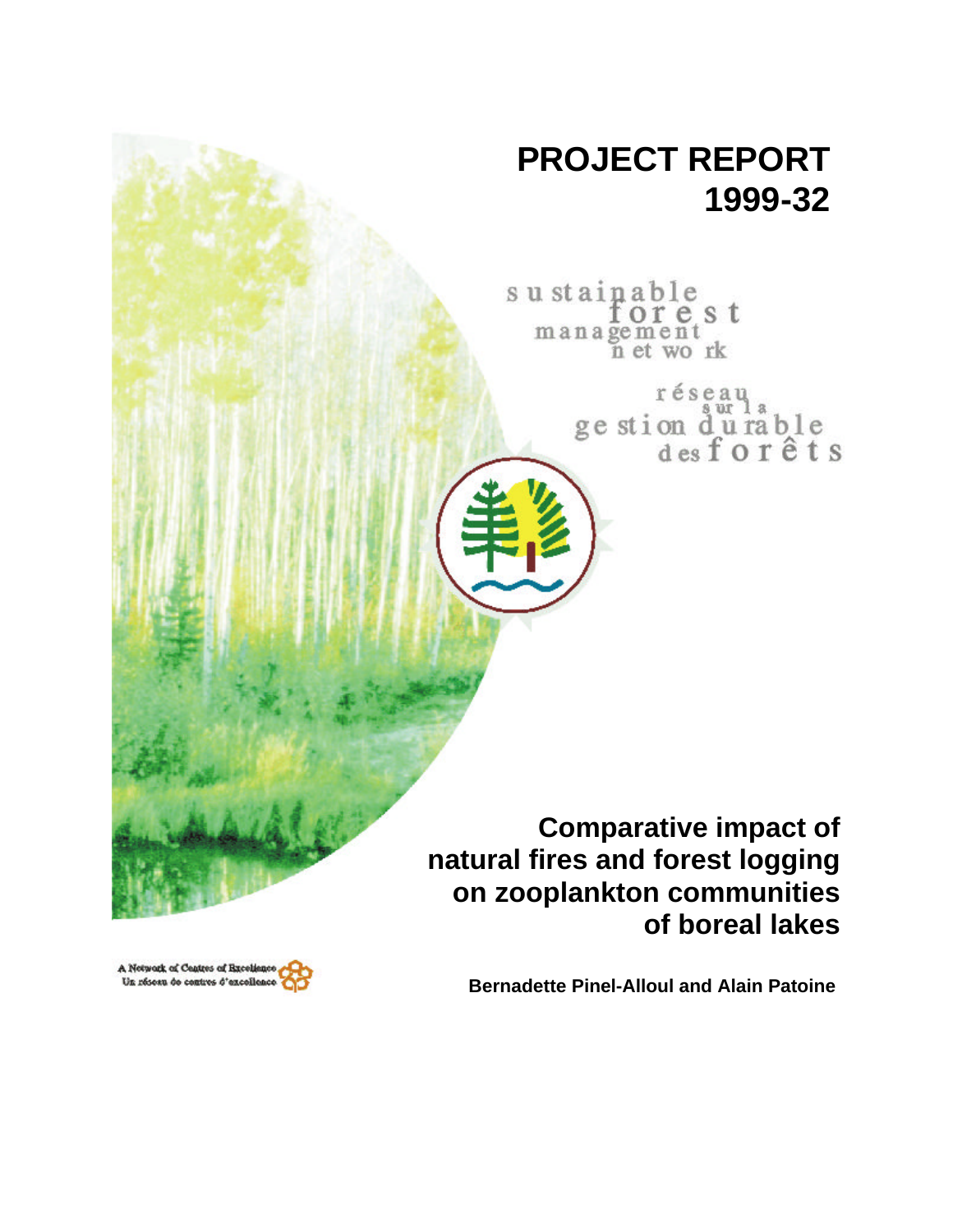For copies of this or other SFM publications contact:

Sustainable Forest Management Network G208 Biological Sciences Building University of Alberta Edmonton, Alberta, T6G 2E9 Ph: (780) 492 6659 Fax: (780) 492 8160 http://www.biology.ualberta.ca/sfm/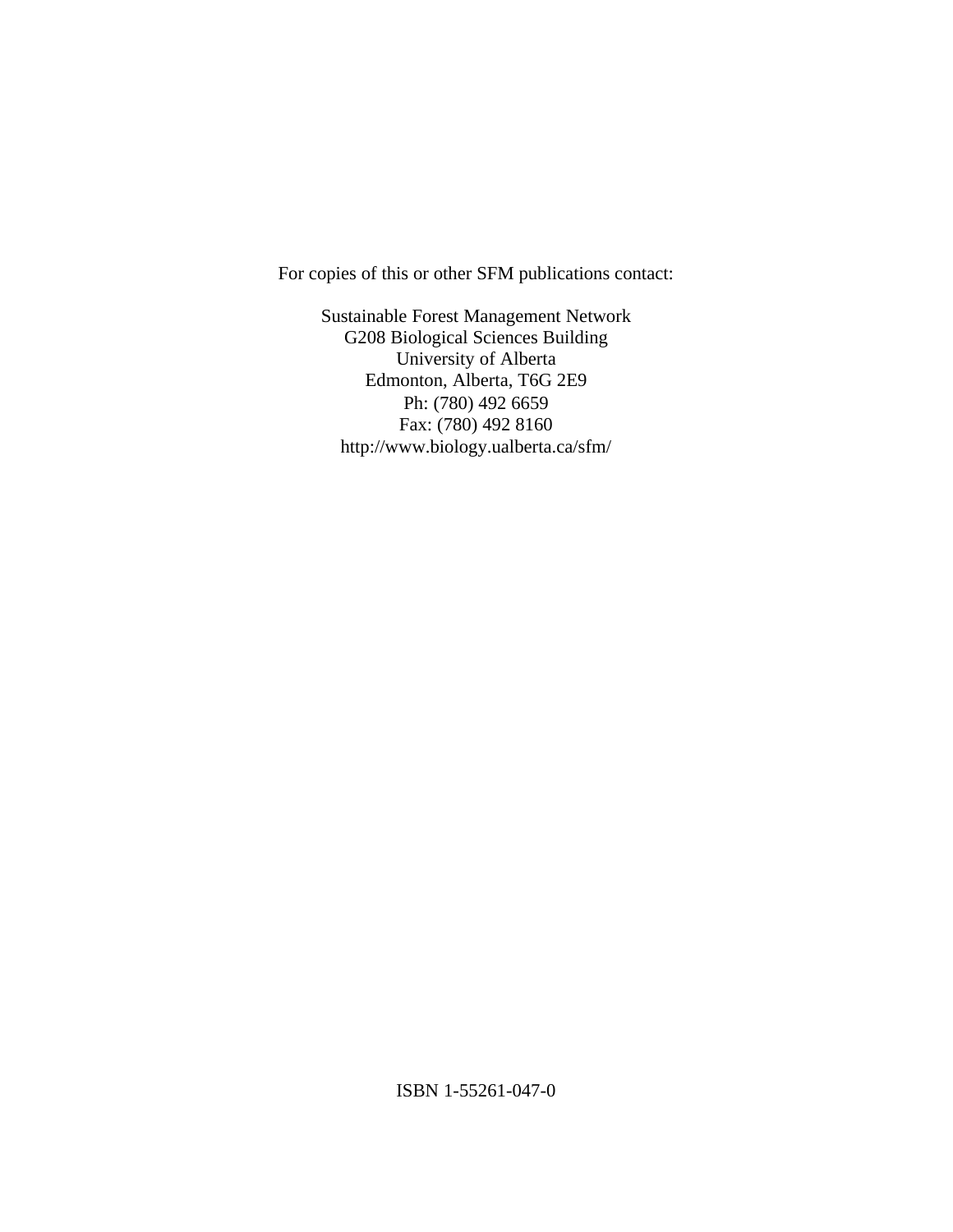# **Comparative impact of natural fires and forest logging on zooplankton communities of boreal lakes**

by

#### **Bernadette Pinel-Alloul and Alain Patoine**

Département de Sciences biologiques Université de Montréal C.P. 6128, Succ. Centre ville Montréal (Québec) Canada H3C 3J7

**September 1999**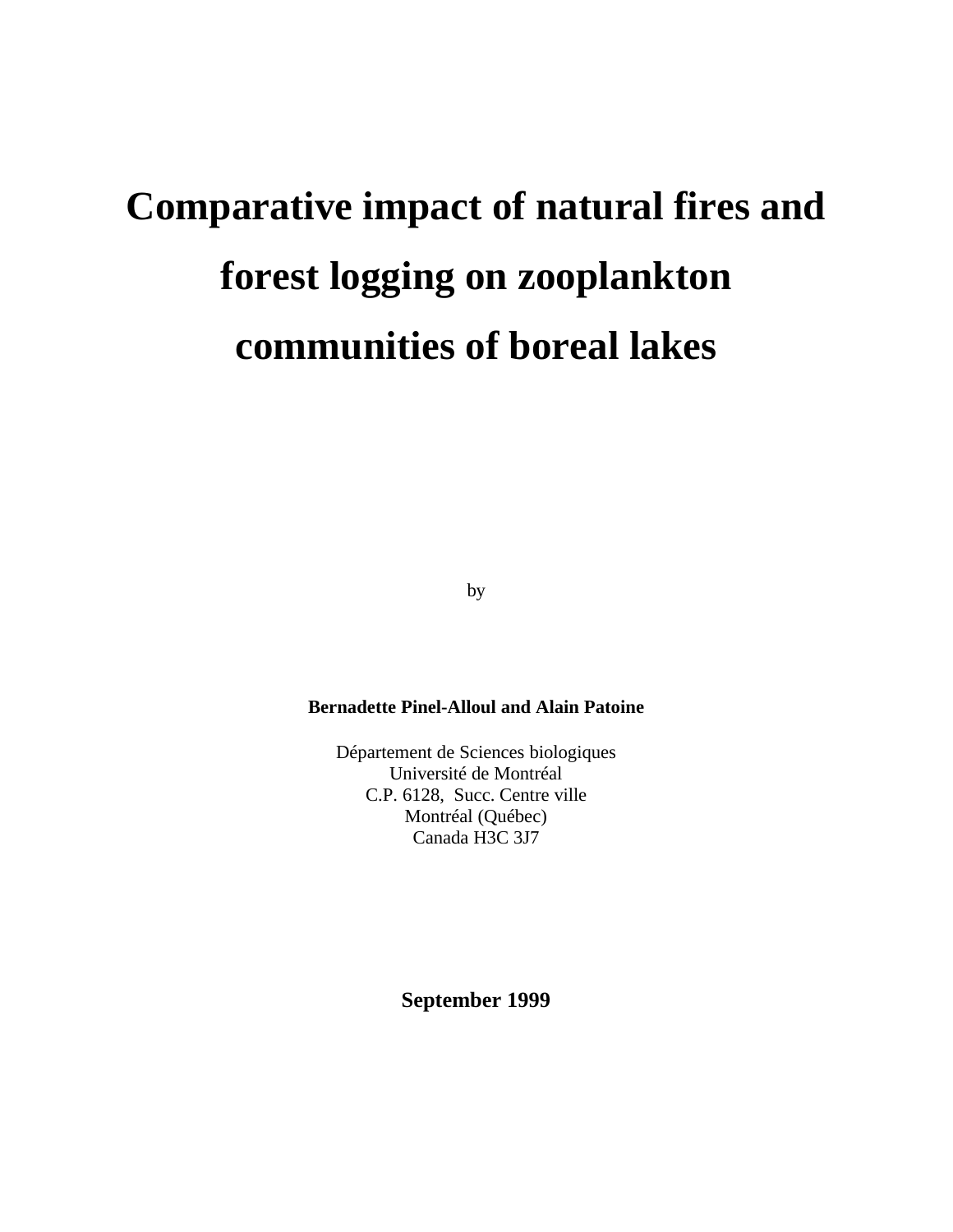# **ABSTRACT**

The goal of the research project was to determine if natural fires and forest logging have a significant impact on the biomass, biodiversity and size structure of zooplankton communities in lakes of the Canadian Shield. The research was carried out from 1996 to 1998 in 38 lakes of the boreal forest in Québec; the watersheds of 20 of these lakes were not impacted, while 9 underwent logging and 9 underwent natural fires. Fire and logging occurred in 1995. Our study reveals that natural fire and logging disturbances have different impacts on zooplankton community of boreal lakes. Natural fires increase zooplankton biomass because of higher inputs of mineral nutrients (nitrates and phosphorus) from watersheds. Burned-watershed lakes supported on average 64% and 53% more biomass of cyclopoids and rotifers than reference lakes 2 years after fire. In contrast, logging does not increase zooplankton biomass because of higher inputs of dissolved organic carbon from watershed which inhibit light transmission and biological production. Logged-watershed lakes supported on average 46% fewer biomass of calanoids than reference lakes during the first year after logging. The biomass of cladocerans and copepodite stages did not vary significantly among reference, logged- and burned-watershed lakes. The impacts of natural fire and logging on zooplankton biomass last only 2 years. Three years after watershed disturbances, the three groups of lakes supported equivalent biomass of all zooplankton taxonomic groups and size fractions. Neither natural fire and logging affect zooplankton biodiversity and species assemblages. Zooplankton biomass is a promising tools to monitor the effects of watershed disturbances by natural fire and logging on plankton production in boreal lakes. However among-lake and seasonal changes in watershed and limnological characteristics are more important sources of variability in zooplankton biomass than watershed disturbances, and should be considered when assessing the environmental impacts of watershed disturbances on zooplankton in boreal lakes.

# **ACKNOWLEDGEMENTS**

We thank Y. Barthélémy, C. Bouffard, E. Garcia, P. Lafrance, I. St-Onge, C. Miville-Deschênes, G. Méthot, E. Mangas and C. Blanchard for their field and laboratory assistance. We are also grateful to P. D'Arcy for his invaluable logistical support, and to R. Carignan and E. Prepas for the management and administration of the research program. This project was supported by grants from the Sustainable Forest Management Network Center of Excellence, and from the Natural Sciences and Engineering Research Council (NSERC) of Canada to B. Pinel-Alloul.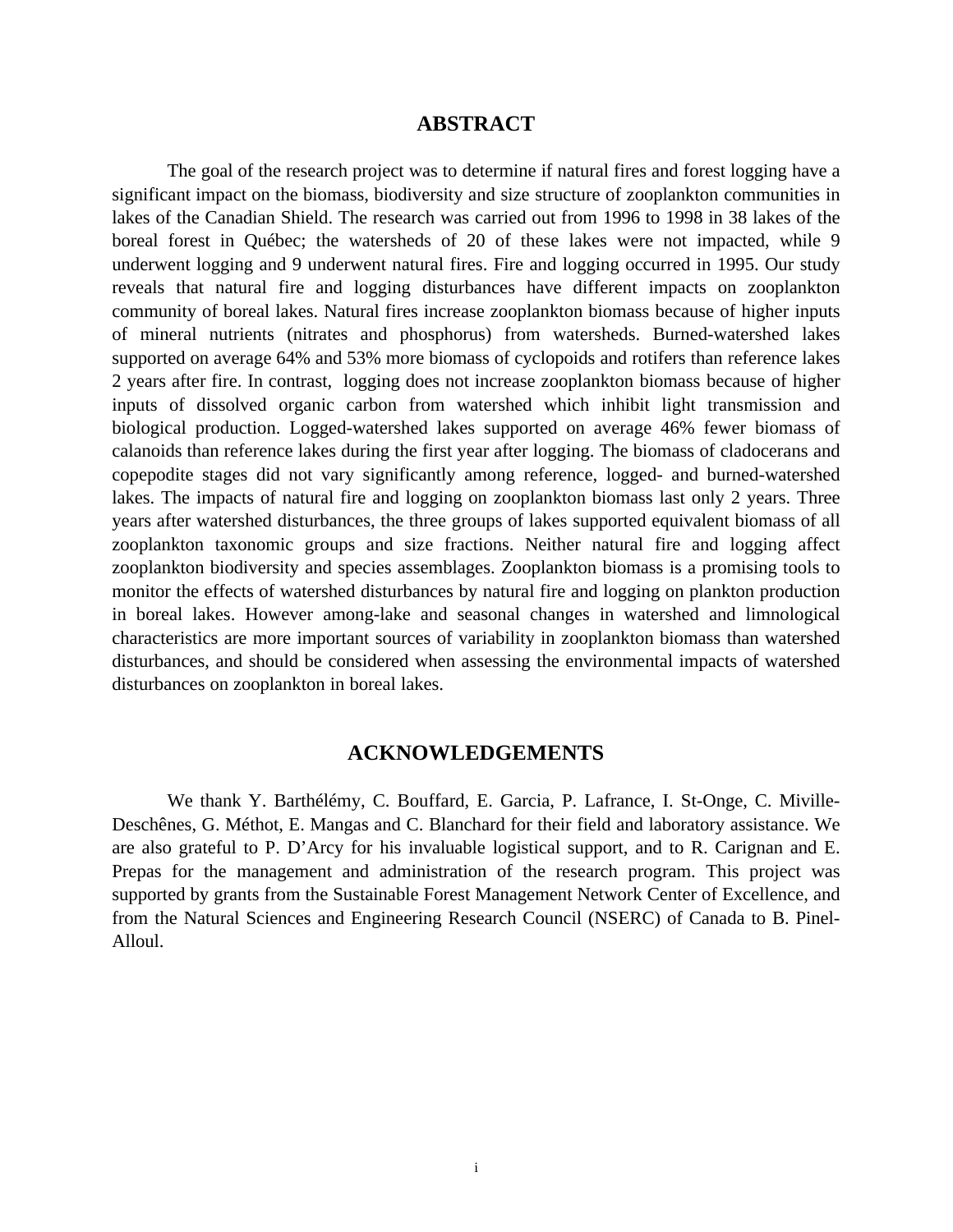# **INTRODUCTION**

Impacts of forest logging and natural fires were mostly assessed in lotic ecosystems. In streams, concentrations of particulate organic matter, phosphorus, nitrogen and ions increase after forest fires (Bayley et al. 1992) and clear-cutting (Likens et al. 1970). Following watershed disturbance, the biomass of macroinvertebrate communities has been shown to increase in some streams (Burton and Ulrich 1994) but not in others (Minshall et al. 1997). In comparison to stream studies, little work has addressed the effects of the major watershed disturbances (natural fires and logging) on lake communities in the boreal forest. In some cases, logging was associated with increases in algal biomass (chlorophyll *a*) and primary production (Rask et al. 1993), moderate increases in cladoceran and copepod density (Rask et al. 1998), and decreases in catch and biomass per unit effort of brook trout (Bérubé and Lévesque 1995). In other cases, differences in chlorophyll *a*, total phosphorus and nitrogen, and dissolved organic carbon concentrations between logged and reference lakes were undetectable (Lehmann 1994). The recent studies in Québec (SFM Network) suggest that deforestation, either through natural fires or logging, also tends to increase nutrient and organic carbon loading, as well as chlorophyll *a* and limnoplankton biomass in boreal lakes (Carignan et al. 1999). However, confounding factors such as the type of disturbance (logging or fire), the time elapsed since the disturbance, and the extent of natural variability in watershed physiography and limnological characteristics render any statement on the differential impacts of logging and fires on lake biota yet questionable.

Zooplankton is an essential component of lake biota: by grazing on the phytoplankton community, zooplankton can control algal biomass and size structure (Christoffersen et al. 1993), contribute to nutrient recycling (Lehman 1980), and increase water transparency (Lampert et al. 1986) and mixing depth (Mazumder et al. 1990). Zooplankton biomass in Canadian Boreal Shield lakes is positively related to the concentrations of nutrients (TP and TN) (Yan 1986). As nutrient inputs from watersheds significantly increase after deforestation (Carignan et al. 1999), this enrichment is succeptible to affect bottom-up interactions and plankton (phyto- and zooplankton). It is therefore likely, but yet unknown, that zooplankton biomass in logged- and burned-watershed lakes should be somewhat higher than in unperturbed-watershed lakes. As fish yield and recruitement is strongly correlated to lake productivity and plankton food availability (Godbout and Peters 1988), any changes in zooplankton ressources may thereafter impact sportfish populations.

The present study is the first to compare the effects of forest fires and logging on the biomass of zooplankton in Canadian Boreal Shield lakes. We present the results of three years of zooplankton sampling in 38 lakes of central Québec characterised by different watershed conditions: undisturbed, logged and burned. We predict that zooplankton biomass will be higher in logged- and burned-watershed lakes than in undisturbed-watershed lakes. We also assess the comparative effects of natural fire and logging on zooplankton biodiversity and species assemblages at short term (1 year after the perturbations). The relative influence of natural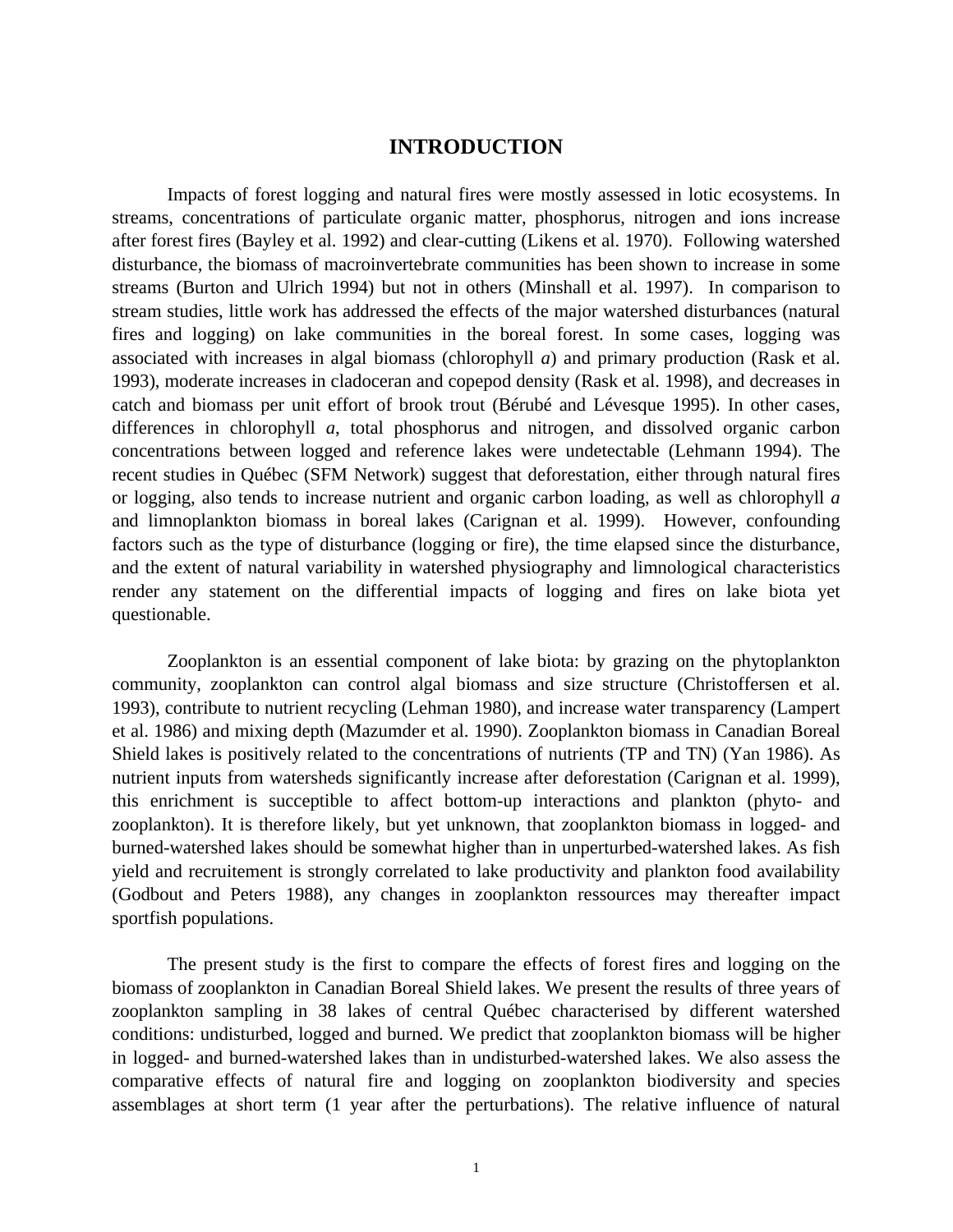sources of variation (within- and among lake, season) and watershed conditions on zooplankton biomass was evaluated, as well as the relationships between zooplankton community attributes and the lake environmental characteristics (water chemistry, nutrients, organic matter, and planktivory pressure). More details on the preliminary results of the research are presented in Pinel-Alloul et al. (1998) and Patoine et al. 1999 (submitted).

#### **STUDY SITE**

The data were collected in 38 headwater lakes on the Boreal Canadian Shield. All the lakes are located within a 50,000 km<sup>2</sup> area around Réservoir Gouin, Québec (48°50'N, 75°00'W, Fig.1). This region has a typical temperate climate, where snow represents half of the annual precipitation (900-1000 mm). The forest is primarily composed of black spruce (*Picea mariana*), balsam fir (*Abies balsamea*), jack pine (*Pinus divaricata*), white birch (*Betula papyrifera*), and aspen (*Populus tremuloides*). The lakes were chosen according to three types of watershed conditions: 20 reference lakes with undisturbed watersheds (old-growth forest of at least 60 years); 9 "logged" lakes, whose watersheds had undergone forest clearcutting over 8 to 96% fo their area, and 9 "burned" lakes, whose watersheds had been severely burned by natural fires over 50 to 100% of their area (Fig.1). In logged lakes, a buffer strip of about 20 m had generally been left between cutting zones and lakes. The lakes were selected on the basis of comparable size, depth, watershed morphometries (Table 1), and time of the impact. All the lakes were stratified during summer and their watershed slope ranged from 7.5 to 19.5% (mean = 11.1%). Most fires and clear-cuts occurred in 1995 (with the exception of lakes C24 and C2, which had been clear-cut in spring and summer 1994 respectively). More details on bedrock geology, landscape features, climate and vegetation are presented in Garcia and Carignan (1999).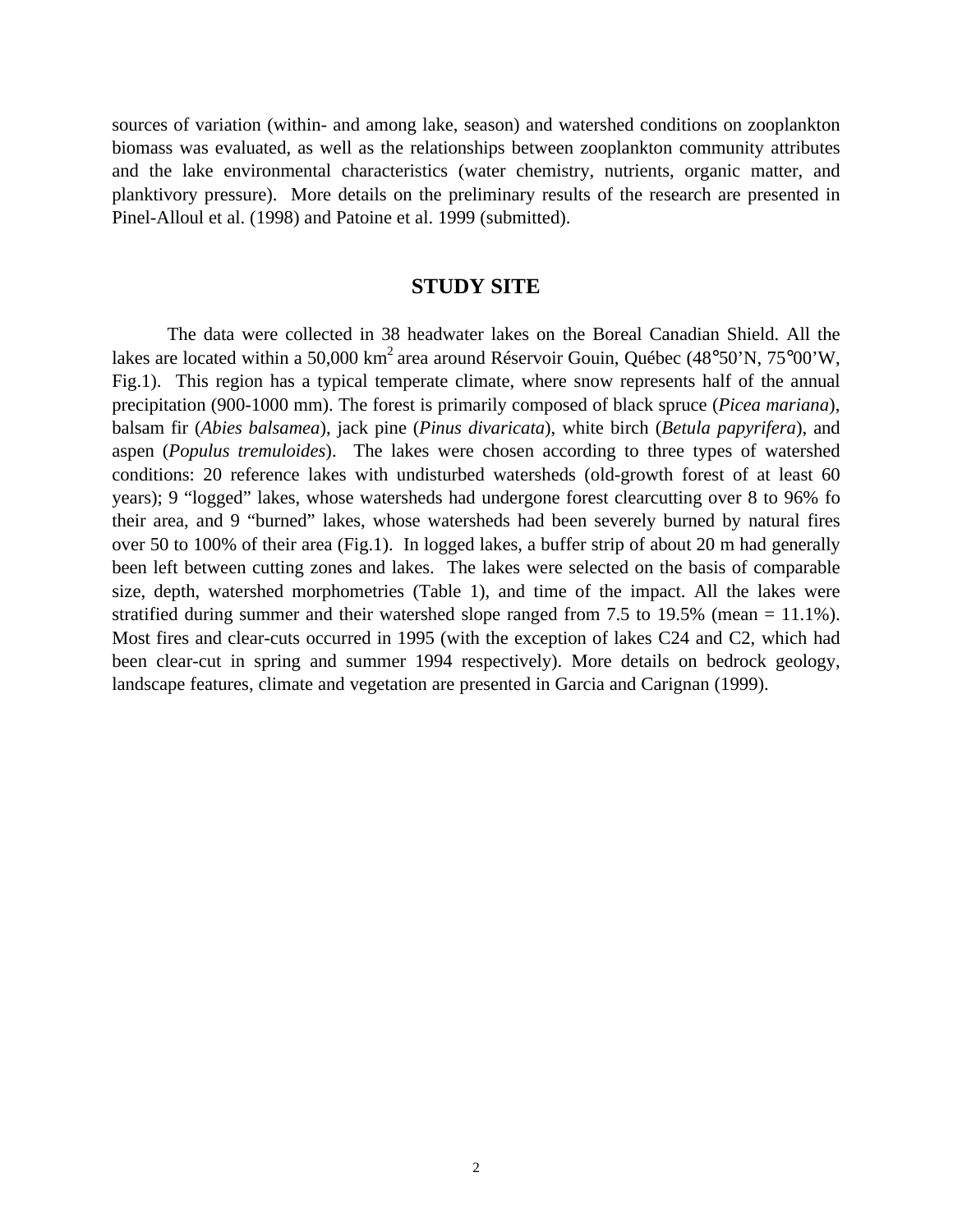

Figure 1. Location of study lakes. Letters N and P before lake numbers refer to reference lakes (stars), C refers to logged lakes (circles), and F to burned lakes (diamonds).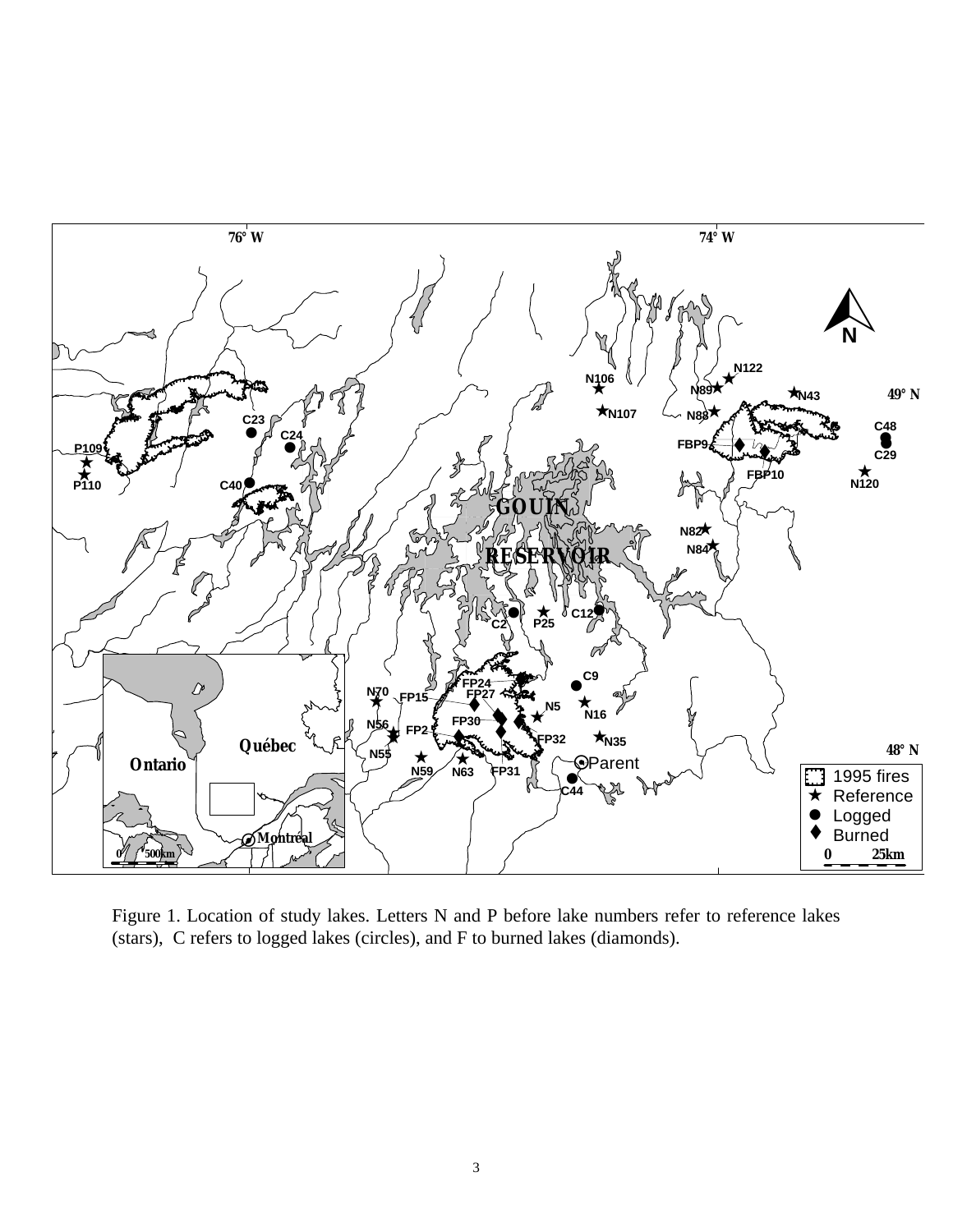Table 1. Characteristics of the 38 lakes and their watersheds for the three groups of watershed conditions. Mean (and ranges) values are based on three years of sampling for chemical variables (1996, 1997 and 1998) and two years for chaoborids (1996 and 1997). Fish abundances were based on catches in 1996 (17 lakes) and 1997 (21 lakes)

|                                            | Reference $(n = 20)$ | Logged $(n = 9)$            | Burned $(n = 9)$ |
|--------------------------------------------|----------------------|-----------------------------|------------------|
| Maximum Depth (m)                          | $12(7-23)$           | $14(5-30)$                  | $15(10-20)$ †    |
| Lake Area (ha)                             | $44(14-81)$          | $34\ddagger(18-66\ddagger)$ | $40(17-64)$      |
| Drainage Ratio                             | $5.4(2.3-15.4)$      | $6.7(2.0-13.2)$             | $7.1(2.5-11.6)$  |
| % Watershed Area deforested                | 0%                   | 44% (7%-96%)                | 90% (50%-100%)   |
| <b>PH</b>                                  | $6.3(5.8-7.0)$       | $6.1(5.7-7.0)$              | $6.3(5.6-7.2)$   |
| $TP (\mu g \cdot L^{-1})$                  | $6.9(4.5-11.8)$      | $9.5(5.4 - 17.3)$           | $11.8(5.6-17.3)$ |
| TN $(\mu g \cdot L^{-1})$                  | $213(118-332)$       | $252(160-386)$              | 310 (169-747)    |
| $K+ (\mu g \cdot L^{-1})$                  | $232(64 - 516)$      | 521 (174-957)               | 754 (522-1152)   |
| DOC $(mg\bullet L^{-1})$                   | $5.1(2.5-9.1)$       | $7.5(2.7-13.2)$             | $6.0(3.0-9.3)$   |
| Chlorophyll a $(\mu g \cdot L^{-1})$       | $1.7(0.8-3.4)$       | $2.0(1.0-3.3)$              | $3.1(1.2-5.2)$   |
| Chaoborids (ind. $\cdot$ m <sup>-3</sup> ) | $27(0-478)$          | $39(0-400)$                 | $38(0-182)$      |
| Planktivores (CPUE)                        | $38(0.3-206)$        | $26(8-106)$                 | $36(0.1-128)$    |
| Piscivores (CPUE)                          | $2.8(0-16)$          | $3.1(0-9.3)$                | $4.7(0-13.6)$    |

† Excluding FP27: Max. Depth = 34 m

‡ Excluding C48: Lake Area = 231 ha

# **SUMMARY OF METHODS AND DATA ANALYSES**

Detailed information on field methods, laboratory procedures and statistical analyses can be found in Pinel-Alloul et al. (1998), Carignan et al. (1999), Garcia and Carignan (1999), and Patoine et al. (1999, submitted). Therefore, only a brief summary is presented here.

#### **Field Sampling**

The lakes were accessed by hydroplane and sampling was done from the float. The lakes were sampled three times per year, in May-June, July and September of 1996, 1997 and 1998. All 38 lakes were sampled within a 5-days period, between 6:00AM and 15:00PM. Water temperature and dissolved oxygen profiles were established at 0.5-m intervals with an electronic temperature/oxygen meter. Light attenuation and Sechhi depth were also measured. Nutrient (TP, TN, NO3), dissolved organic carbon (DOC), chlorophyll *a* (Chl-a), and ions (K, Ca, Mg, Cl, SO4) concentrations were estimated in the euphotic zone (see Carignan et al. 1999 for details on water chemistry analysis). Zooplankton was sampled in triplicates at the deepest point of the lakes by vertical tows with a 53 µm mesh cantilevering net (Filion et al. 1993) from 1 m above the sediment to the surface. Filtered water volume varied between 80 and 1200 L depending on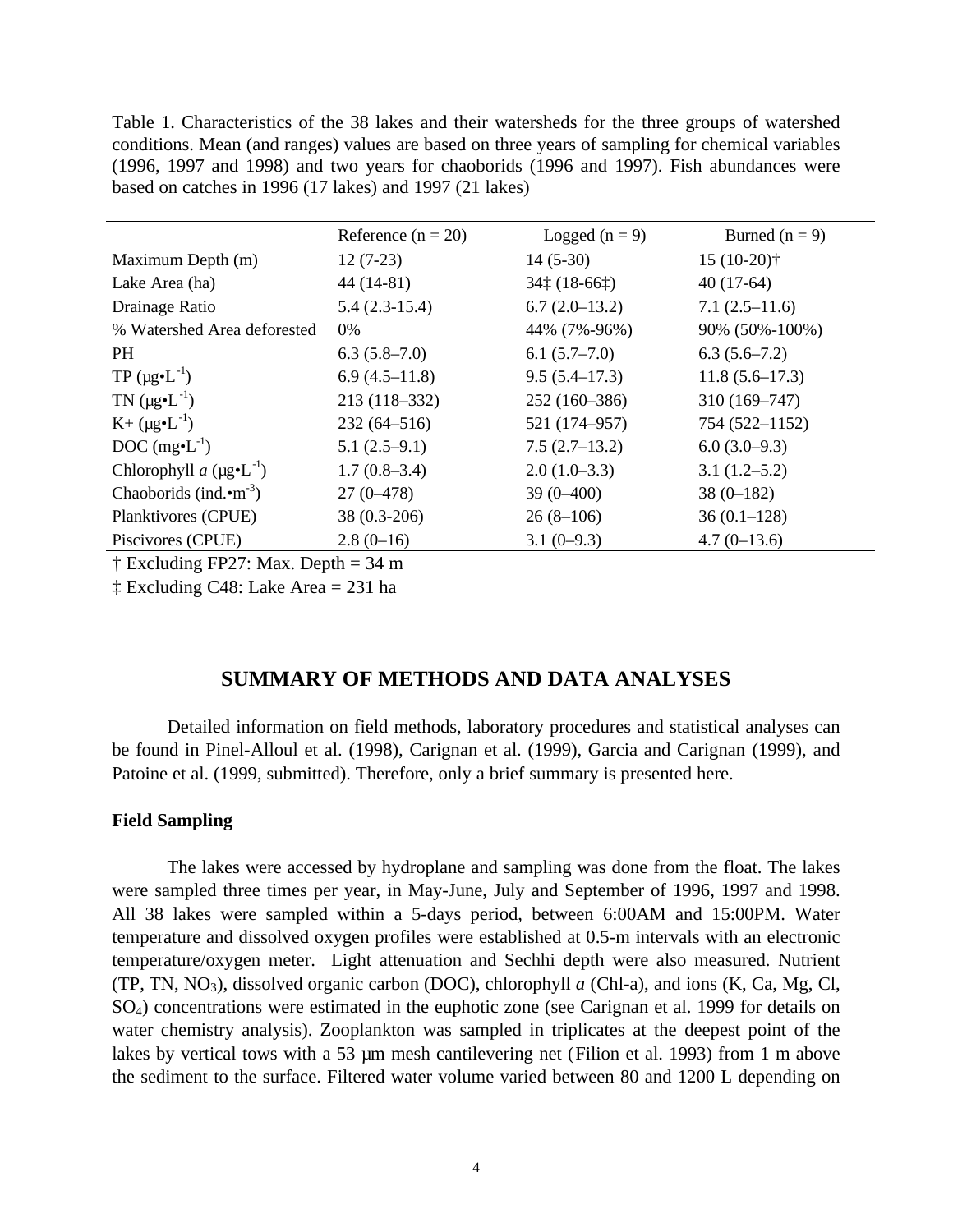lake depth. Zooplankton was narcotised in the field with carbonated water and preserved in 4% formaldehyde.

# **Zooplankton Analysis<sup>1</sup>**

 $\overline{a}$ 

In the laboratory, zooplankton samples were split into four equal fractions with a Folsom splitter; one quarter was used for taxonomic analysis, one was used for size fractionation and organic mass determination of limnoplankton. The two residual quarters were kept for later studies and reference material.

Taxonomic analyses were performed on 10 mL sub-samples of the 1996 samples. Zooplankton was identified to species, by following the keys of Edmonson (1959), Brandlova et al. (1972) and Smith and Fernando (1978). Naupliar and copepodite stages of calanoids were distinguished from those of cyclopoids. To estimate specific biomass, we measured the size of the first 30 specimens of each crustacean (length) and rotifer (length and width) species. Mean size values were converted to dry biomass using the length-mass relationships developed by Malley et al. (1989). Specific dry mass values were summed to obtain the biomass of four taxonomic groups (cladocerans, calanoids, cyclopoids and rotifers) and total zooplankton biomass. Zooplankton biomass was expressed in mg dry weight per cubic metre.

Size-fractionated limnoplankton measurements were performed on the 1996, 1997 and 1998 samples. Each sample was sieved through a sequential array of nets of decreasing mesh sizes: 500, 200, 100 and 50  $\mu$ m in order to obtain four size fractions: 50-100  $\mu$ m, 100-200  $\mu$ m, 200-500 µm and > 500 µm. The material collected on each net was then back-washed and filtered onto pre-combusted GF/A (Whatman) glass fibber filters, dried at 40°C for 18 hours, weighed, ashed at 500°C for 18 hours and weighed again. Limnoplankton organic mass for each size fraction was calculated as the difference between the two weight measurements and expressed in mg of ash-free dry weight (AFDW) par cubic meter. Total limnoplankton biomass is the sum of the biomass of the four size fractions.

Species composition of each limnoplankton size fraction was determined under 20X magnification prior to drying. The  $> 500$  µm size fraction was principally composed of *Holopedium gibberum* (47% on average of the dry mass of this size fraction), *Daphnia* spp. (21%), adult calanoids (16%) and adult cyclopoids (15%). Hence, the > 500 µm size fraction will be referred to as the crustacean size fraction. The 200-500 µm size fraction was generally composed of calanoid copepodites (43%), cyclopoid copepodites (32%), nauplii (12%) and bosminids  $(6\%)$ ; it will be referred to as the copepodite size fraction. The 100-200  $\mu$ m size fraction was mostly composed of nauplii, rotifers and algae while the 50-100 µm consisted of rotifers and algae. These will be referred to as the rotifer and algae size fractions respectively.

<sup>&</sup>lt;sup>1</sup> Taxonomic analysis of the zooplankton samples collected during the second (1997) and third (1998) years of the study is in progress. The long term changes in zooplankton community structure will be assessed later.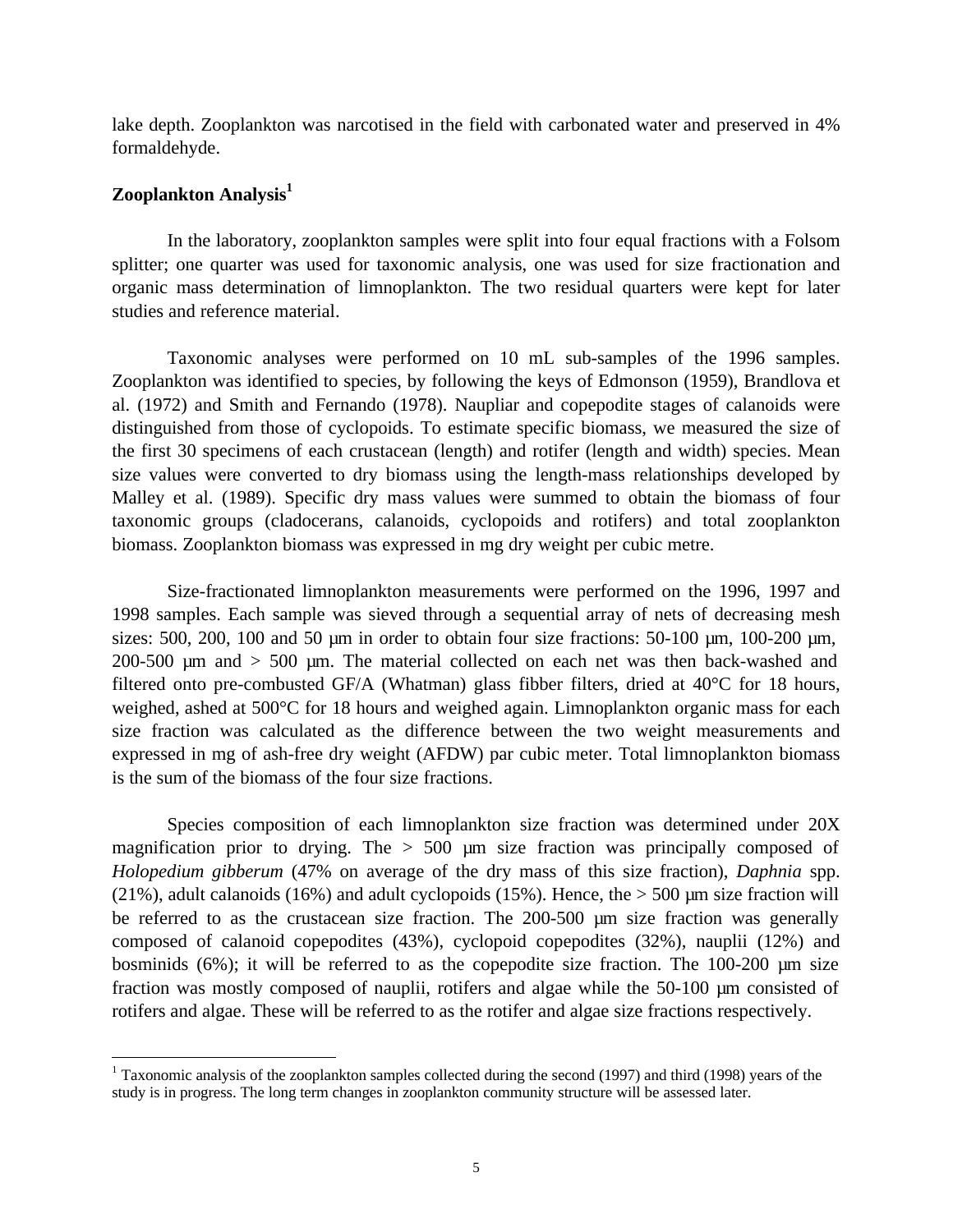#### **Statistical Analyses**

We tested for statistically significant differences in biomass of zooplankton and limnoplankton among reference, logged- and burned-watershed lakes. One-way analysis of variance (ANOVA: Sokal and Roff 1981) was performed on seasonal mean biomass values of total zooplankton, cladoceran, calanoid, cyclopoid and rotifer dry mass (1996) and for the seasonal mean biomass values of total limnoplankton and each of the four size fractions (1996, 1997 and 1998). Four lakes in the reference group in 1996 were eliminated from the limnoplankton biomass analyses for the years 1997 and 1998 because these lakes had their watershed logged during fall of 1996 or winter 1997. Where F tests revealed a significant treatment effect (alpha=5%), the Duncan multiple range test was performed to assess where differences lay (SAS Institute Inc. 1988). ANOVA was also performed on mean biomass values of limnoplankton and zooplankton variables to estimate the relative importance of different sources of variations (among replicates, among lakes, among sampling periods, and among watershed conditions).

To compare species assemblages and biodiversity of zooplankton in the three groups of lakes (reference, logged, burned), we used Steinhaus coefficients to perform clustering and Principal Coordinates analyses on the similarity matrix of species abundances of the 1996 July samples (Legendre and Legendre 1984).

Relationships between zooplankton and limnoplankton biomass and environmental variables were quantified by Pearson correlation (Sokal and Roff 1981). Environmental variables were grouped into three categories: water quality, predation and morphometry. The water quality category included pH, TP, TN, potassium (K), chlorophyll a (Chl-a) and dissolved organic carbon (DOC). The predation category included the density of *Chaoborus* larva (ind./m<sup>3</sup>), the density of planktivorous fish and the density of piscivorous fish (St-Onge and Magnan 1999, submitted). Planktivorous fish included, in decreasing order of occurrence: yellow perch (*Perca flavescens*), fallfish (*Semotilus corporalis*), lake whitefish (*Coregonus clupeaformis*) and various cyprinids. Piscivorous fish included, in decreasing order of occurrence: northern pike (*Esox lucius*), walleye (*Stizostedion vitreum*) and lake trout (*Salvelinus namaycush*). The morphometry category included drainage ratio (DR) and the proportion of the catchment area deforested by logging or forest fires (Table 1). Relationships between zooplankton and limnoplankton biomass attributes and the best environmental variables (highest Pearson correlations) were established.

All statistical analyses were performed on logged values. Logarithmic transformation was better than the square root transformation in rendering the variables equivariant among groups of lakes (ANOVA tests) and in linearizing the relationships (Pearson correlations, regression analyses).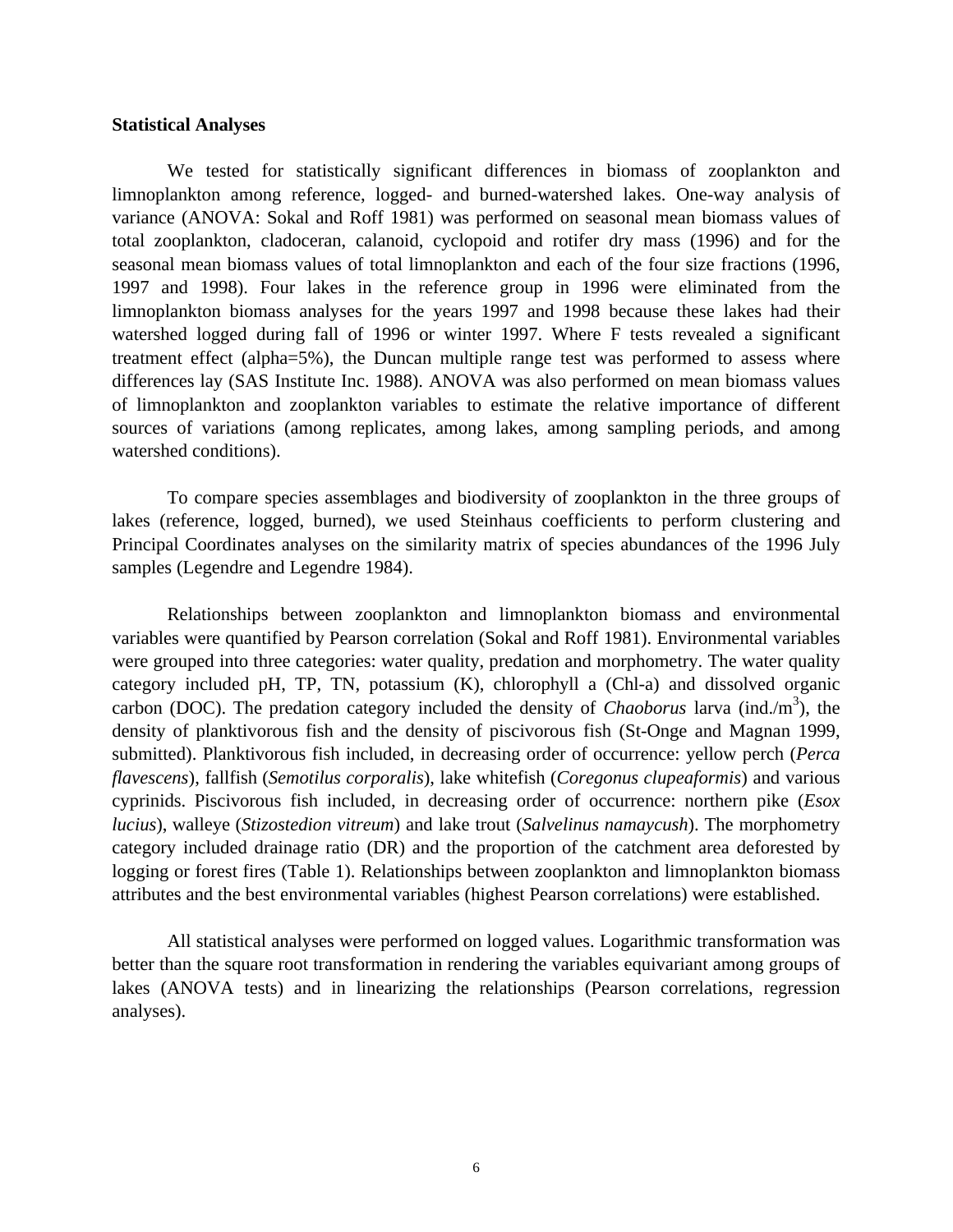# **SUMMARY OF RESULTS AND DISCUSSION**

#### **Zooplankton Biodiversity and Species Assemblages**

Neither natural fires or logging have significant impact on zooplankton biodiversity and species assemblages in boreal lakes, at least at short term. One year after watershed disturbances, no significant differences were found in zooplankton species richness among the three groups of lakes ( $P = 0.09$ ). In July 1996, overall mean species number was 32 in the 38 lakes, including 19 rotifers, 5 cladocerans, 4 calanoids and 4 cyclopoids. Mean species number varied from 29.2  $\pm$ 1.2 in the reference lakes to  $31.2 \pm 2.4$  in the logged lakes, and  $34.6 \pm 1.5$  in the burned lakes (Fig. 2). The small increase in species number in the burned lakes is mainly due to an increase in the number of rotifer species (17.5 in the reference lakes vs 21.2 in the burned lakes). The most frequent species were *Keratella cochlearis*, *Kellicottia longispina*, *Conochilus unicornis*, *Polyarthra vulagaris*, *P. remata*, *P. major*, *Conochiloides dossuarius*, *Gastropus stylifer*, *Filinia terminalis*, *Keratella crassa*, *K. taurocephala*, *Kellicottia bostoniensis*, *Trichocerca elongata*, *Ploesoma lenticulare* and *Polyarthra euryptera* among the rotifers, *Bosmina* spp., *Daphnia longiremis*, *D. catawba*, *D. pulex*, *Diaphanosoma leuchtenbergianum* and *Holopedium gibberum* among the cladocerans, *Leptodiaptomus minutus* and *Epischura lacustris* among the calanoid copepods, and *Cyclops scutifer*, *Mesocyclos edax* and *Diacyclops bicuspidatus thomasi* among the cyclopoid copepods. These species assemblages are typical of the zooplankton community structure in Canadian Shield Lakes in Québec and Ontario (Pinel-Alloul et al. 1990; Keller and Conlon 1994). Species assemblages does not differ among the three different watershed conditions, as shown by the clustering and PCoA analyses (Fig. 3). Within-lake variation in species assembalges is very small compared to among-lakes variations. There is no cluster specific to each of the three watershed conditions.

# **Zooplankton Biomass**

Total zooplankton biomass varied between 19 and 170 mg d.w.m<sup>-3</sup>; the mean biomass was 48 mg d.w.m<sup>-3</sup> for the 38 lakes. They were comparable to zooplankton biomass in boreal lakes in Ontario of comparable trophic status (TP: 5 to 18 µg/l) and lake area (10 to 124 ha) (Yan 1986). Our hypothesis of higher zooplankton biomass in logged and burned-watershed lakes was not fully supported. Natural fires and logging have different impacts on zooplankton biomass in boreal lakes. Similarly to our initial hypothesis, we found a trend for higher total zooplankton biomass in burned lakes than in reference lakes, but the logged lakes showed the inverse pattern (Fig. 4). Among-group significant differences in zooplankton biomass occurred mainly for the copepods, whereas cladocerans and rotifers showed no or weak changes (Fig. 4). Calanoid biomass was 46 % lower in logged-watershed lakes than in reference lakes while cyclopoid biomass was 43 % lower in logged- than in burned-watershed lakes. Among-group variation in rotifer biomass was marginally significant ( $P = 0.06$ ) and showed a pattern similar to that of cyclopoids whereby logged-watershed lakes supported 54% less rotifer biomass than burned-watershed lakes. Despite a trend for higher biomass in the burned lakes than in the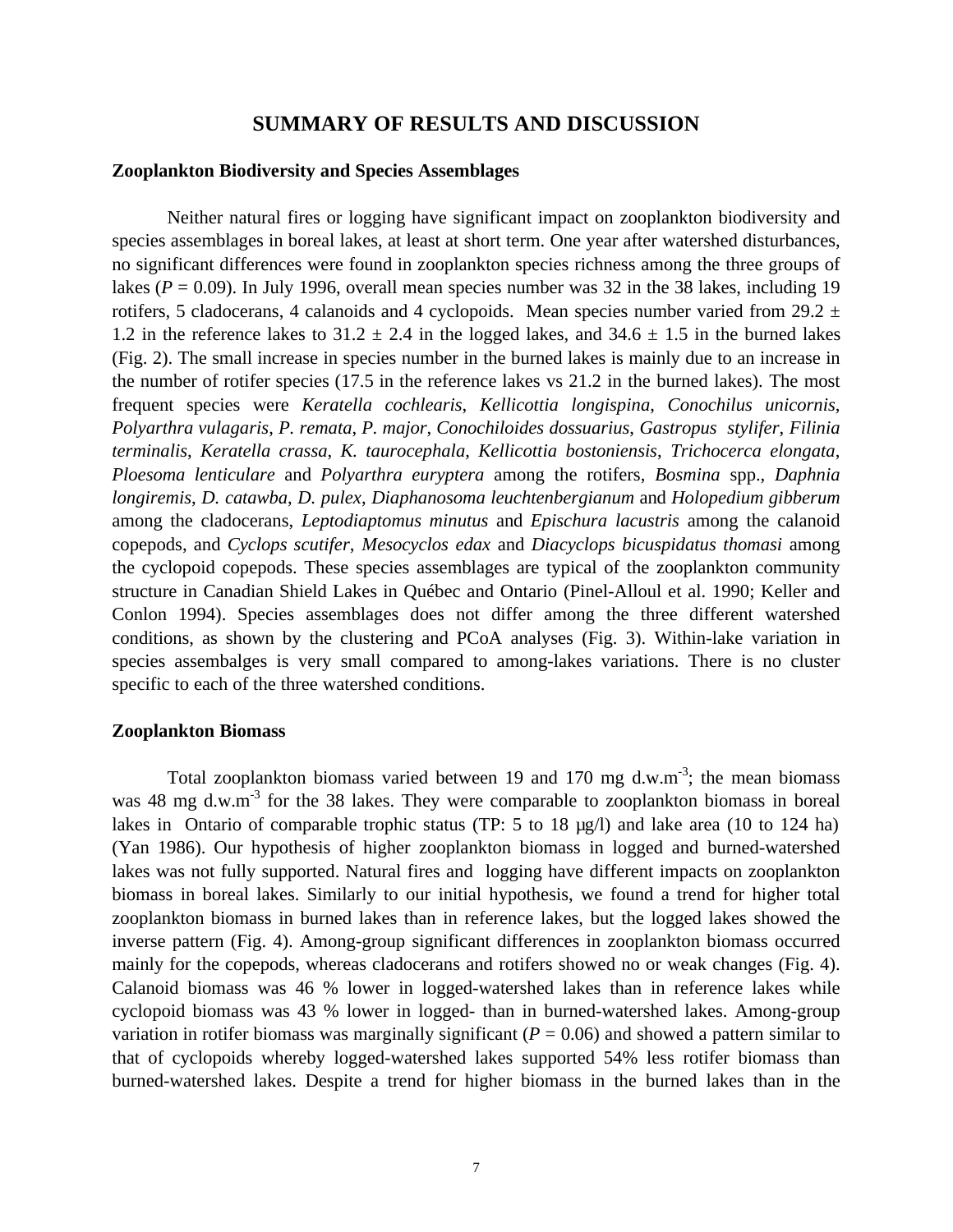reference lakes, the biomass of total zooplankton and cladocerans showed no statistically significant variations among the three groups of lakes.



Figure 2. Species Richness (mean and standard deviation for zooplankton community (TOTAL), rotifers (ROT), cladocerans (CLAD), calanoid copepods (CAL), and cyclopoid copepods (CYCL) in the three groups of lakes (reference, logged, burned) in July 1996. From Pinel-Alloul et al. (1998).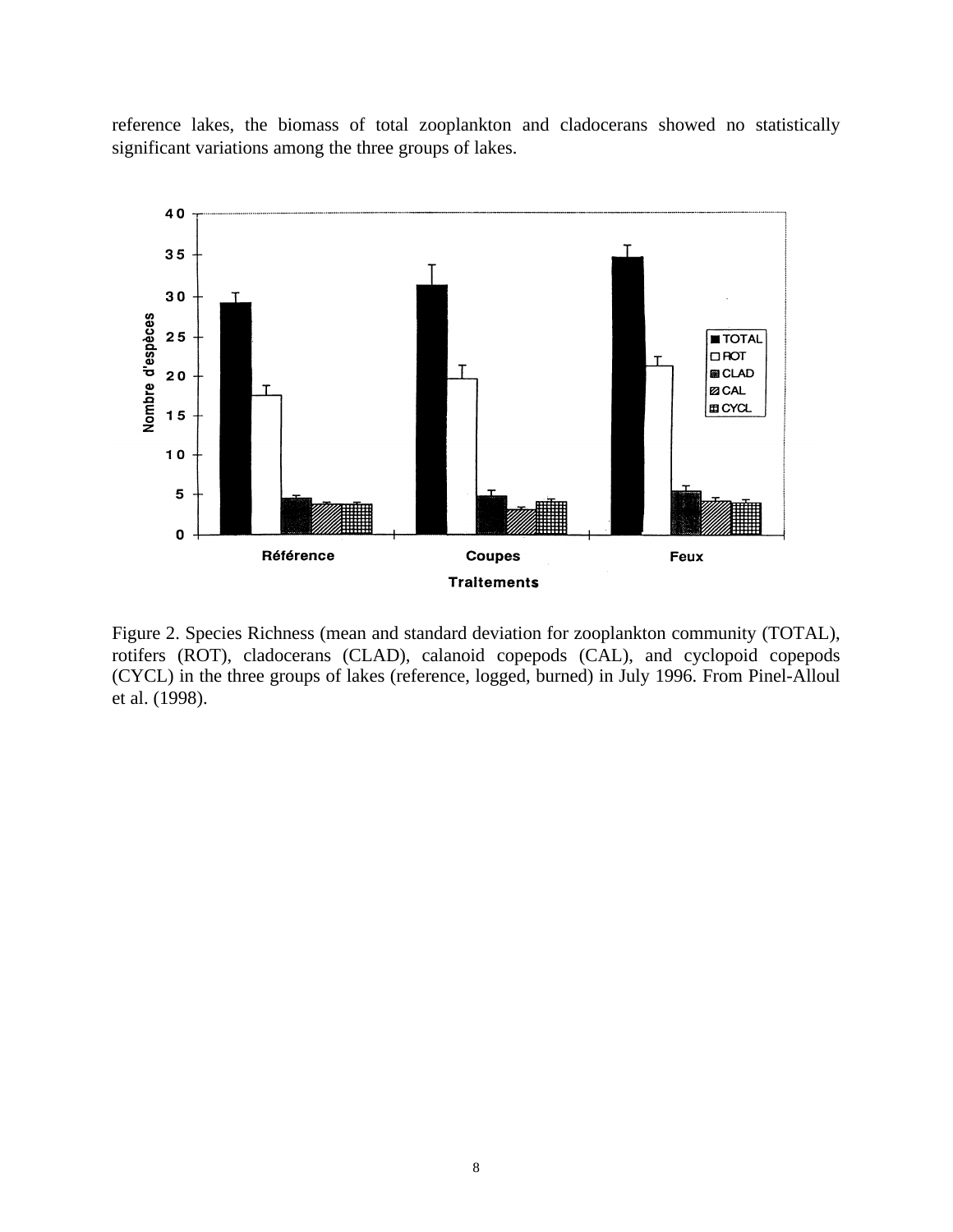

Collotheca mutabilis

Figure 3. Clustering of lakes ( $n = 38$ ) and sampling replicates in 9 lakes (in circles), in the first PCA ordination plan based on the similarity of species assemblages in lakes in each group (reference, logged, burned) in July 1996. N or P refer to the reference lakes, C to the logged lakes, and F to the burned lakes. Discriminant species correlated with the PCA axes are listed on each side of the ordination plan.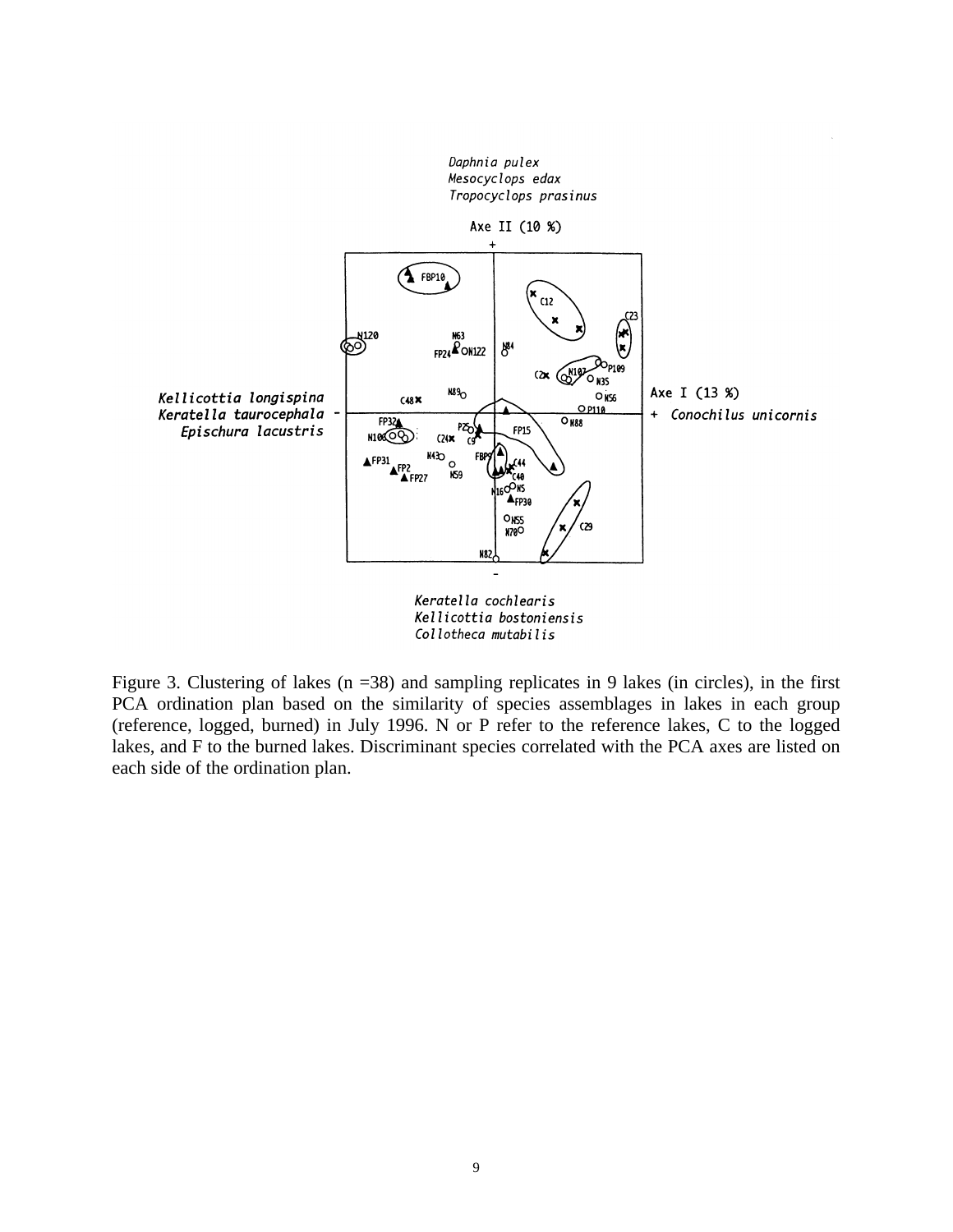

Figure 4. Among-group differences in the 1996 mean biomass of total zooplankton and taxonomic groups (mg d.w. $\cdot$ m<sup>-3</sup>). From left to right, bars represent undisturbed- (light stippling), logged- (hatched) and burned-watershed lakes (shaded). Error bars represent one standard error. Bars with different letters represent groups with significantly different means (alpha=5%, Duncan multiple range test).

Given the natural variability of zooplankton biomass in the reference lakes (Table 2), our study design could not have allowed us to declare as significant any mean difference smaller than 30% for the biomass of total zooplankton and copepods (calanoids and cyclopoids). The cladocerans and rotifers are exceptions; they showed important variations among the reference lakes in that their upper 95% confidence limits extended to 69% and 45% respectively of the mean. Considering the low number of logged and burned lakes (9) compared to the reference lakes (20), it was therefore difficult to detect significant changes in the biomass of these zooplankton groups among the three watershed conditions.

Contrary to our expectations, there was a general tendency for logged-watershed lakes to support biomasses of zooplankton equivalent or lower (calanoids) to those of reference lakes (Fig. 4), despite higher TP concentrations (Table 1). When examining the absence of difference in zooplankton biomass between reference and logged-watershed lakes, one must consider the difference in the intensity of disturbance between the logged and burned groups of lakes. Forestry practices removed on average 44% of forest cover in the logged group while natural forest fires removed on average twice that proportion in burned lakes (Table 1). In addition, Québec provincial legislations require that a 20 m buffer strip zone of unharvested vegetation be left along lakes and streams. The lower degree of disturbance and the buffer strips might have mitigated the nutrient inputs to logged-watershed lakes, thus in part accounting for the absence of detectable zooplankton biomass differences between logged-watershed and reference lakes.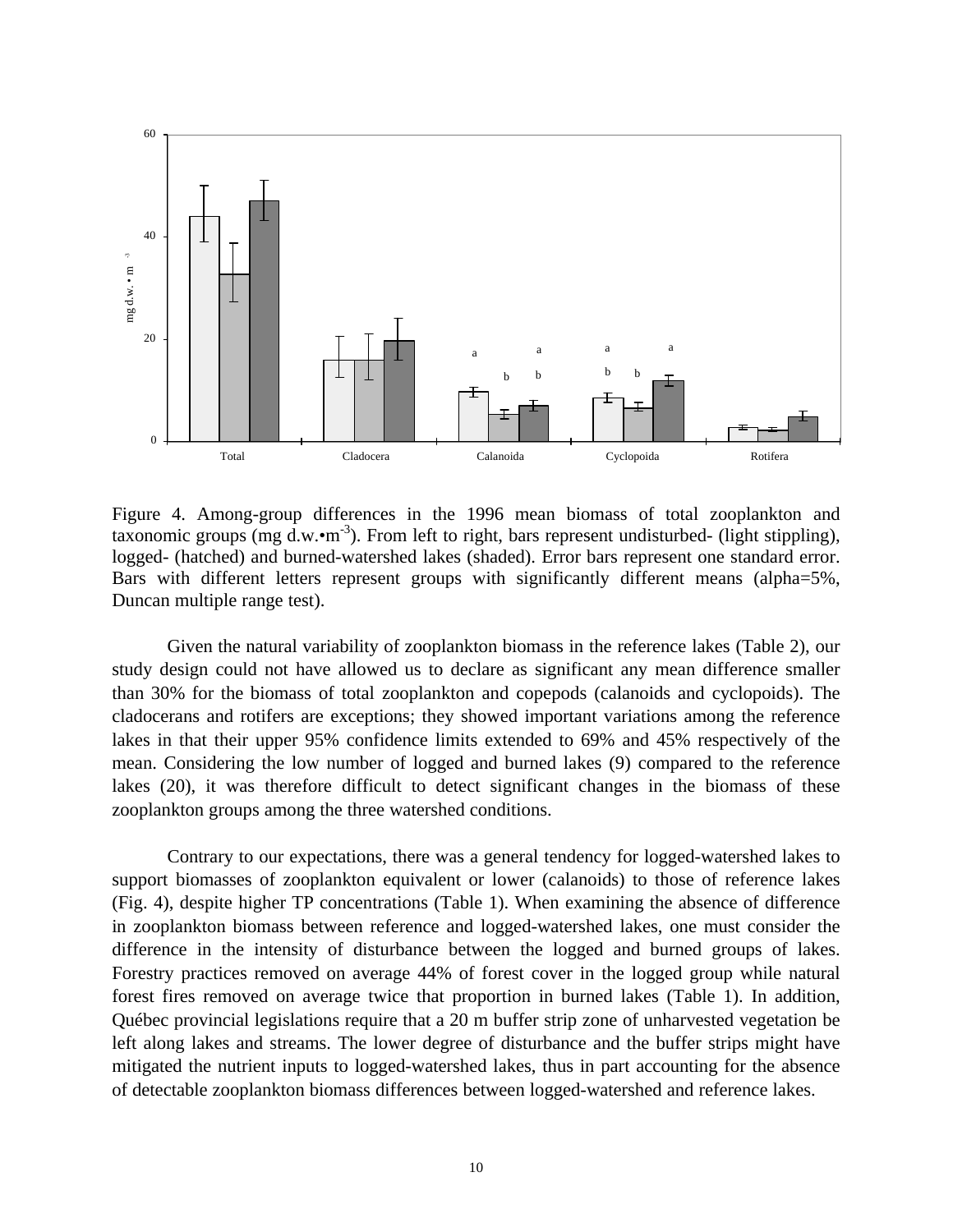| Table 2. Mean biomass variability in reference lakes in 1996 $(n=20)$ . Mean and 95% confidence |
|-------------------------------------------------------------------------------------------------|
| limits around the mean were back-calculated from log-transformed data on which ANOVAs           |
| were performed. The relative differences between confidence limits and means are indicated in   |
| parentheses.                                                                                    |

| Variables                                                   | Mean | 95%<br>Lower | 95%<br>Upper |
|-------------------------------------------------------------|------|--------------|--------------|
|                                                             |      | confidence   | confidence   |
|                                                             |      | limit        | limit        |
| Total zooplankton (mg $d.w.\bullet m^{-3}$ )                | 44.1 | 34.0 (23%)   | 57.3 (30%)   |
| Cladocerans (mg d.w. $\cdot$ m <sup>-3</sup> )              | 16.0 | $9.4(41\%)$  | 27.0 (69%)   |
| Calanoids (mg d.w. $\cdot$ m <sup>-3</sup> )                | 9.7  | 7.9(18%)     | 11.8(22%)    |
| Cyclopoids (mg d.w. $\cdot$ m <sup>-3</sup> )               | 8.5  | 6.8(20%)     | 10.6(25%)    |
| Rotifers (mg d.w. $\cdot$ m <sup>-3</sup> )                 | 2.7  | $1.9(31\%)$  | 3.9(45%)     |
| Total limnoplankton (mg $AFDW \cdot m^{-3}$ )               | 52.8 | 45.4 (14%)   | 61.5(16%)    |
| Crustacean size fraction (mg AFDW $\cdot$ m <sup>-3</sup> ) | 12.7 | 9.5(25%)     | 16.9 (33%)   |
| Copepodite size fraction (mg AFDW $\cdot$ m <sup>-3</sup> ) | 18.1 | 15.2(16%)    | 21.5 (19%)   |
| Rotifer size fraction (mg $AFDW \cdot m^{-3}$ )             | 10.5 | 8.8(16%)     | 12.4 (19%)   |
| Algae size fraction (mg AFDW $\cdot$ m <sup>-3</sup> )      | 9.6  | 8.3 (13%)    | 11.0(15%)    |

Contrary to other zooplankton groups, calanoid biomass was lower in logged lakes than in reference lakes. Calanoids are often associated with nutrient poor environments (Patalas 1972; Pace 1986). In our study, calanoid biomass across the 38 lakes was negatively correlated with TN ( $r = -0.4$ ,  $P = 0.01$ ) and Chl-*a* ( $r = -0.33$ ,  $P = 0.05$ ). This suggests that calanoids did better in the nutrient-poor environments of reference lakes than in the richer logged-watershed lakes.

#### **Limnoplankton Biomass**

Mean biomass of total limnoplankton varied between 19 and 154 mg AFDW.m<sup>-3</sup>, and averaged 65 mg AFDW.m<sup>-3</sup> for all 38 lake over a three year period. Natural fires increase limnoplankton biomass in burned lakes, whereas logging never affect the biomass of limnoplankton in logged lakes (Fig. 5). Burned-watershed lakes supported 57% more of total limnoplankton biomass than reference lakes, 64% more of the crustacean size fraction and 53% more of the rotifer size fraction. The rotifer size fraction was also 55% more abundant in burnedwatershed than in reference and logged-watershed lakes during the first year after disturbance. The highest increases in the biomass of total limnoplankton and size fractions occurred two years after disturbance. This increase in limnoplankton biomass in burned-watershed lakes relative to reference lakes are consistent with the greater TP, TN and Chl-*a* concentrations observed in the burned group of lakes (Table 1) and the positive relationships reported between zooplankton biomass and TP and TN (Yan 1986), or Chl-*a* (Pace 1986) in North-American lakes.

It is interesting to note that burned-watershed lakes supported greater biomass of the crustacean size fraction than reference lakes during the second year, but not during the first year following fire disturbance, unlike the rotifer size fraction. This could reflect the shorter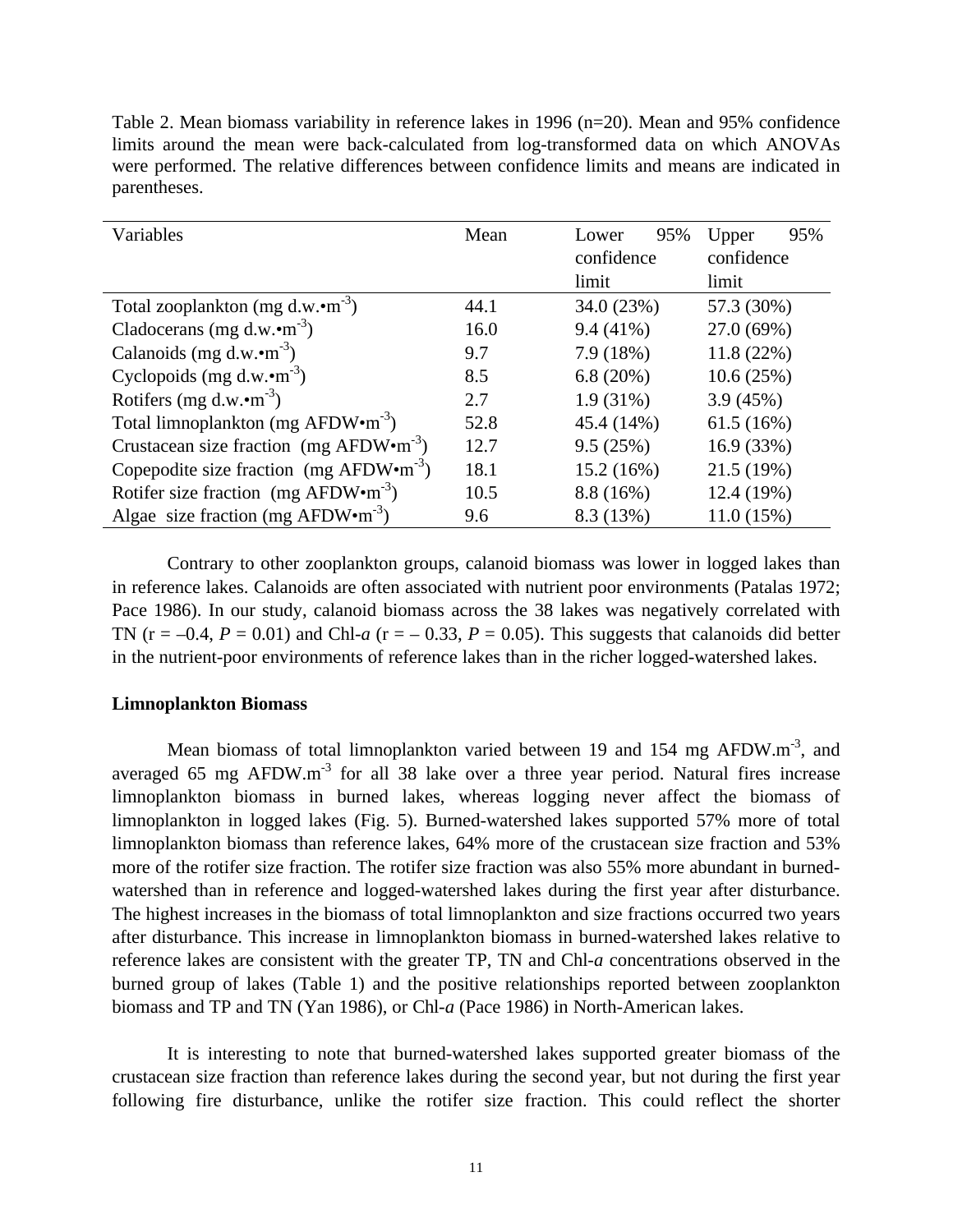generation time of rotifers relative to crustaceans (Allan and Goulden 1980), allowing rotifers to exploit the increase in available food resources before the crustaceans. Crustaceans are known to express time lags in response to increases in nutrient concentrations (Smith 1969). Alternatively, the greater biomass of the crustacean size fraction in burned-watershed lakes relative to reference lakes observed during the second year could be the result of a lower planktivory pressure in the burned group of lakes (Brooks and Dodson 1965). Data on planktivore fish density, however, provide no indication of such among-group differences in planktivory pressure (Table 1).

Given the natural variability in limnoplankton biomass in the reference lakes (Table 2), our study design could not have allowed us to declare as significant any mean difference smaller than 33%. However, limnoplankton biomass variables appeared to be more conservative than zooplankton biomass attributes, showing lower natural variation. Therefore, limnoplankton biomass has a good potential as indicator of environmental changes in boreal lakes following watershed disturbances.

The year 1998 was characterised by an absence of among-group variations in limnoplankton biomass, since the three groups of lakes supported similar biomass levels in all size fractions and total limnoplankton (Fig. 5). This indicates that the trophic enrichment produced by natural fires does not last more than 2 years, and the impacts of watershed disturbances are on short term. Nevertheless, we could not conclude that the bottom-up cascading effect of higher nutrient inputs on the limnoplankton biomass, as observed in 1996 and mostly in 1997, tended to fade away during the third year because TP and Chl-a continued to be higher in burned and logged lakes in 1998 (Carignan et al. 1999).

#### **Sources of Variation**

We assessed the relative importance of watershed conditions and sampling periods as sources of variation in zooplankton and limnoplankton biomass attributes based on the 1996 samples (Table 3). We found that sampling periods accounted for higher percentages of variation (8.3 to 37.8%) than watershed conditions (1.2 to 8.3%) for all zooplankton and limnoplankton attributes, except for the calanoid group and the copepodite size fraction for which both sources of variation were equivalent. The residual variation due to lake-to-lake changes in limnological conditions was the most important source of variation, accounting from 61 to 95% of the total variation (Patoine et al. 1999, submitted). The greatly higher variation observed among lakes than among watershed conditions in zooplankton and limnoplankton biomass makes difficult to discern significant impact of watershed disturbances on the zooplankton community. It also emphasizes the need to do long-term survey at the regional scale in attempt to evaluate the amplitude of the natural variability of aquatic communities. We should also take in account changes in watershed physiography and lake characteristics when predicting the effects of watershed disturbances on aquatic ecosystems in the boreal forest.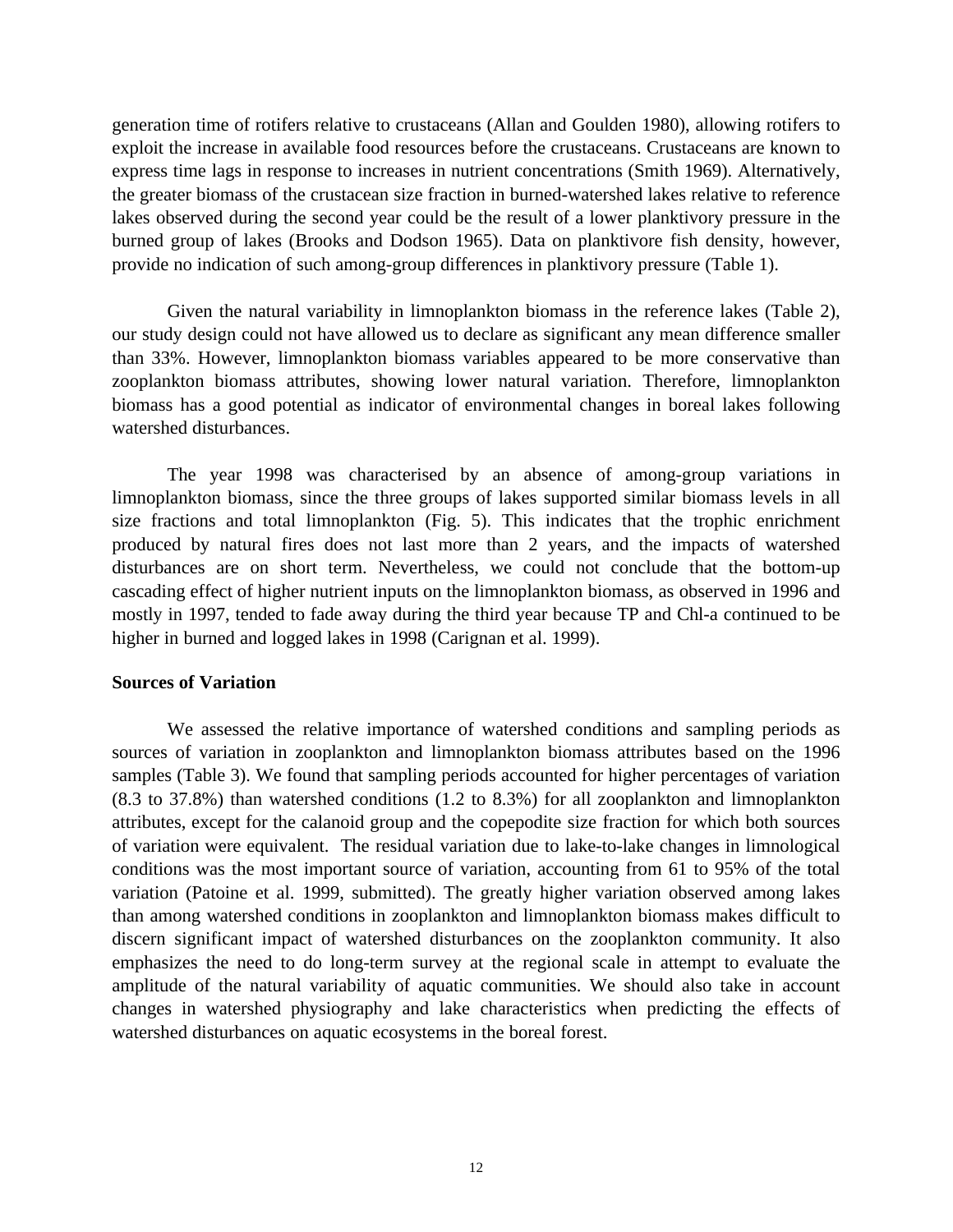

Figure. 5. Among-group differences in total limnoplankton and the four size fractions during the years 1996, 1997 and 1998 (mg AFDW $\cdot$ m<sup>-3</sup>). From left to right, bars represent undisturbed-(light stippling), logged- (hatched) and burned-watershed lakes (shaded). Error bars represent one standard error. Bars with different letters represent groups with significantly different means (alpha=5%, Duncan multiple range test).

#### **Relationships with environmental variables**

Pearson correlation coefficients between the biomass of the four different taxonomic groups of zooplankton and environmental variables were weak, reaching at most 0.41 (Table 4). Among the six variables in the water quality category, TP displayed the strongest correlation, but was a significant correlate only in the case of rotifers  $(P = 0.01)$ . Chlorophyll *a* was a weaker correlate than TP, but was common to both the biomass of rotifers and calanoids ( $P < 0.045$ ). K was a common correlate of rotifers, calanoids and cladocerans (*P* < 0.038). While rotifers and cladocerans showed positive correlations with water quality variables, calanoids consistantly displayed negative correlations. Cyclopoids biomass showed no significant correlations with any of the six water quality variables. Top-down variables showed significant correlations with rotifer (positive with *Chaoborus* density) and cladoceran biomass (negative correlation with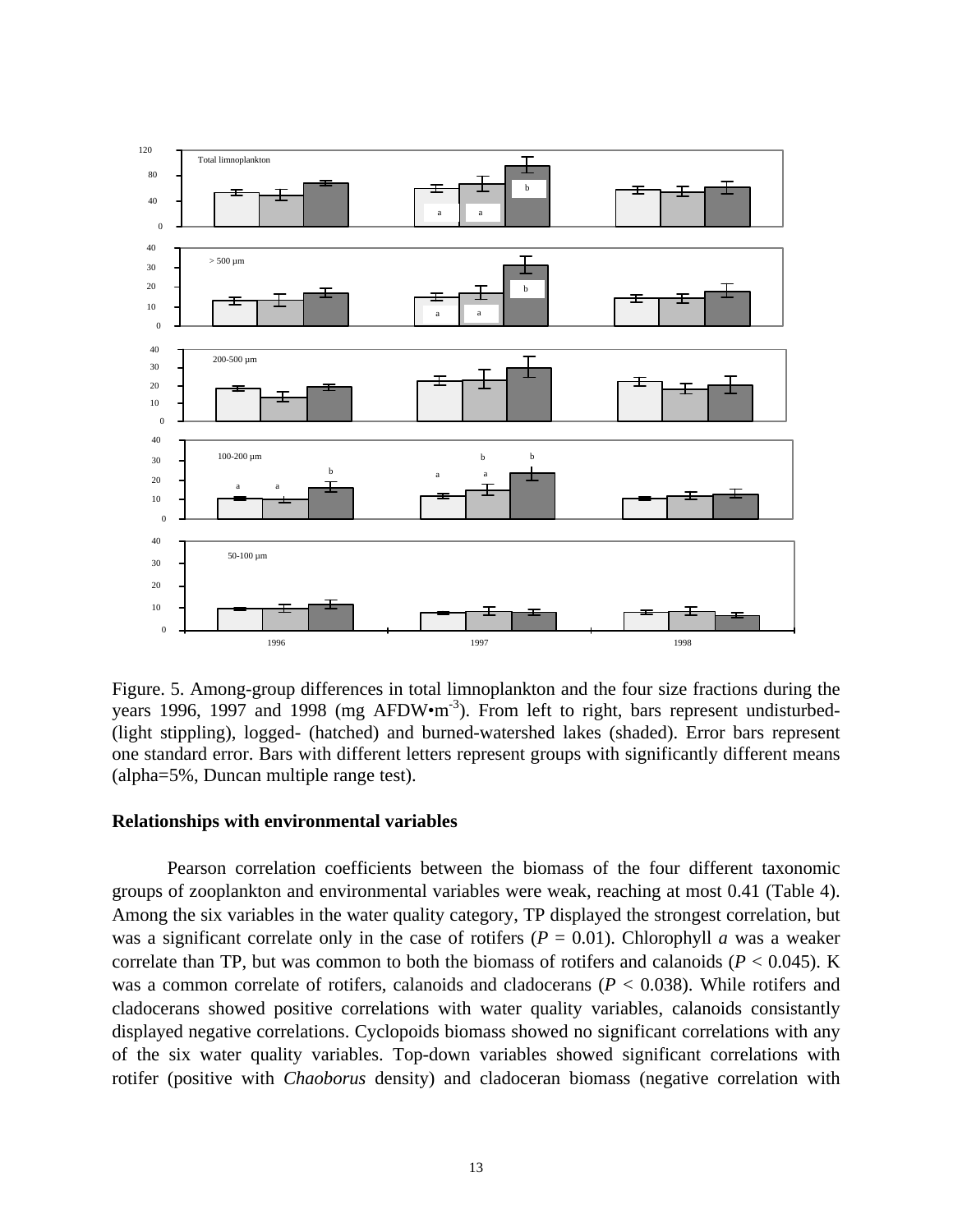planktivorous fish), but not with calanoid or cyclopoid biomass. The drainage ratio was negatively correlated with the biomass of calanoids.

Table 3. Relative importance of watershed condition and sampling period as factors accounting for the total variation in zooplankton biomass during the first year following watershed distrubance. Percentages represent ratios of the sum of squares associated with watershed condition and sampling period over the total sum of squares (log-transformed values).

| Zooplankton group                                        | Watershed condition | Sampling period |
|----------------------------------------------------------|---------------------|-----------------|
| Total zooplankton (mg d.w. $\cdot$ m <sup>-3</sup> )     | 2.5%                | 16.0%           |
| Cladocerans (mg d.w. $\cdot$ m <sup>-3</sup> )           | 1.4%                | 3.7%            |
| Calanoids (mg d.w. $\cdot$ m <sup>-3</sup> )             | 9.5%                | 8.3%            |
| Cyclopoids (mg d.w. $\cdot$ m <sup>-3</sup> )            | 1.2%                | 15.6%           |
| Rotifers (mg d.w. $\cdot$ m <sup>-3</sup> )              | 5.1%                | 27.2%           |
| Total limnoplankton (mg $AFDW\cdot m^{-3}$ )             | 5.3%                | 23.8%           |
| Crustacean size fraction (mg $AFDW\cdot m^{-3}$ )        | 3.0%                | 14.0%           |
| Copepodite size fraction $(mg \text{ AFDW}\cdot m^{-3})$ | 5.5%                | 4.7%            |
| Rotifer size fraction (mg $AFDW \cdot m^{-3}$ )          | 8.3%                | 24.5%           |
| Algae size fraction (mg $AFDW \cdot m^{-3}$ )            | 1.6%                | 37.8%           |

Table 4. Pearson correlation coefficients between zooplankton biomass (total and taxonomic groups) and environmental variables for the 38 lakes in 1996. Correlations are based on loggeg variables.

|                                   | Total<br>zooplankton | Cladocera | Calanoida | Cyclopoida | Rotifera |
|-----------------------------------|----------------------|-----------|-----------|------------|----------|
| Drainage Ratio                    | ns                   | ns        | $-0.37*$  | ns         | ns       |
| % Watershed Area Deforested       | ns                   | ns        | ns        | ns         | ns       |
| pH                                | ns                   | ns        | ns        | ns         | ns       |
| TP $(\mu g L^{-1})$               | ns                   | ns        | ns        | ns         | $0.41*$  |
| TN $(\mu g L^{-1})$               | ns                   | ns        | $-0.40*$  | ns         | ns       |
| $K^+$ (mg $L^{-1}$ )              | ns                   | $0.34*$   | $-0.34*$  | ns         | $0.36*$  |
| DOC $(mg L^{-1})$                 | ns                   | $\bf ns$  | $-0.34*$  | ns         | ns       |
| Chlorophyll $a (\mu g L^{-1})$    | ns                   | ns        | $-0.32*$  | ns         | $0.33*$  |
| Chaoborids (ind.m <sup>-3</sup> ) | ns                   | ns        | ns        | ns         | $0.41*$  |
| Planktivores (CPUE)               | ns                   | $-0.33*$  | ns        | ns         | ns       |
| Piscivores (CPUE)                 | $0.45**$             | $0.43**$  | ns        | ns         | ns       |

Note: ns, not significant (P > 0.05); \* P < 0.05; \*\* P < 0.01; \*\*\* P < 0.001.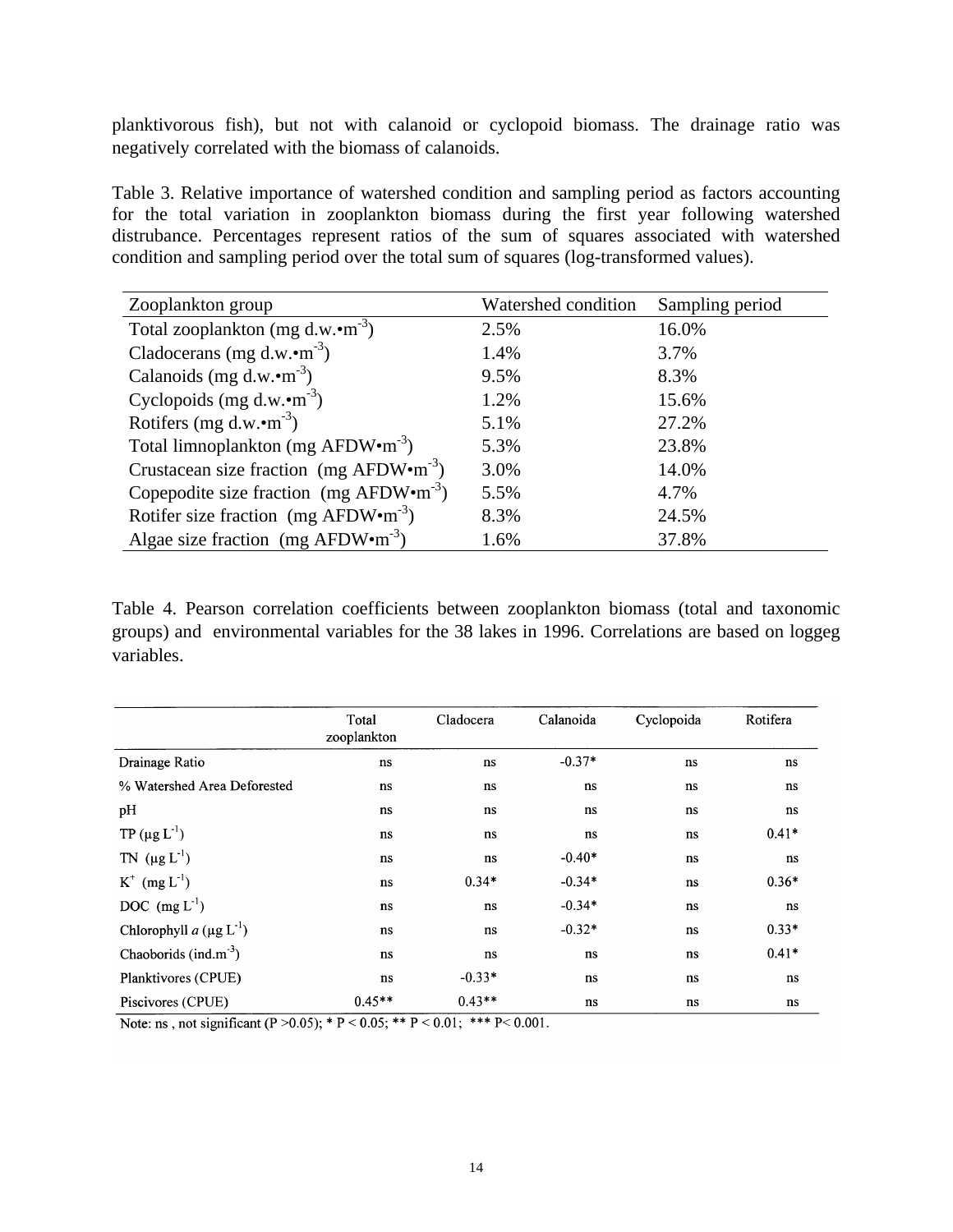Limnoplankton biomass displayed higher correlation coefficients with environmental variables than did biomass of taxonomic groups, reaching up to 0.6 (Table 5). Among the water quality variables, TP, TN and Chl-*a* were significant correlates of total limnoplankton and the 100-200 µm and > 500 µm size fractions during the first (also the 50-100 µm size fraction) and second years after deforestation. Among the predation variables, the density of *Chaoborus* larva showed significant correlations with the 50-100  $\mu$ m, 100-200  $\mu$ m and  $>$  500  $\mu$ m size fractions; these were positive and restricted to the first year. Piscivorous density was positively correlated with the  $> 500$  µm size fraction in 1996. Among the morphometric variables, the proportion of watershed area deforested (by logging or fire) showed significant positive correlations with the biomass of all size fractions (except the 200-500 µm) and total limnoplankton during one year or the other (1996 or 1997). Drainage ratio was not a significant correlate for any of the size fraction, in any year. Unlike the first two years following watershed perturbation (1996 and 1997), there were few significant correlations in 1998; only the 100-200 µm size fraction showed positive correlations with TP, TN and Chl-*a*.

Table 5. Pearson correlation coefficients between limnoplankton biomass (size fractions and total limnoplankton) and environmental variables of the 38 lakes during 1996, 1997, and 1998. The year of the data on which the correlation is based is indicated in parenthesis. Correlations are based on logged variables. No data on fish catch per unit effort or *Chaoborus* larva density were available in 1998.

|                                     | Total                                  | $> 500 \mu m$                         | $200 - 500 \mu m$ | $100-200 \mu m$                                            | 50-100 $\mu$ m                        |
|-------------------------------------|----------------------------------------|---------------------------------------|-------------------|------------------------------------------------------------|---------------------------------------|
| Drainage Ratio                      | ns                                     | ns                                    | ns                | ns                                                         | ns                                    |
| % Watershed Area Deforested         | $+0.37$ * ('96)<br>$+0.49$ ** ('97)    | $+0.48$ ** ('97)                      | ns                | $+0.44**$ ('96)<br>$+0.52$ *** ('97)                       | (96)<br>$+0.34*$                      |
| pН                                  | ns                                     | ns                                    | ns                | ns                                                         | ns                                    |
| $TP(\mu g \cdot L - 1)$             | $+0.53$ *** ('96)<br>$+0.57$ *** ('97) | $+0.45$ ** ('96)<br>$+0.60$ *** ('97) | $+0.36*$ ('97)    | $+0.55$ *** ('96)<br>$+0.51$ *** ('97)<br>$+0.38*$<br>(98) | $+0.57$ *** ('96)                     |
| $TN (\mu g \cdot L - 1)$            | (96)<br>$+0.34*$<br>$+0.47$ ** ('97)   | $+0.36*$ ('96)<br>$+0.44$ ** ('97)    | ns                | $+0.40*$<br>('96)<br>$+0.41$ *<br>(97)<br>$+0.32*$<br>(98) | (96)<br>$+0.35*$                      |
| $K+ (\mu g \cdot L - 1)$            | (96)<br>$+0.34*$<br>$+0.38*$<br>(97)   | $+0.38*$ ('96)<br>$+0.48$ ** ('97)    | ns                | $+0.38*$<br>(96)<br>$+0.37*$<br>(97)                       | ns                                    |
| $DOC$ (mg $\n-1$ )                  | ns                                     | ns                                    | ns                | ns                                                         | ns                                    |
| Chlorophyll $a$ (µg $\text{-}$ L-1) | $+0.38*$<br>(96)<br>$+0.55***$ ('97)   | $+0.47$ ** ('97)                      | $+0.34$ ** ('97)  | $+0.48$ ** ('96)<br>$+0.60$ *** ('97)<br>$+0.52$ *** ('98) | (96)<br>$+0.50**$<br>(97)<br>$+0.35*$ |
| Chaoborids (ind.•m-3)               | ns                                     | $+0.34$ * ('96)                       | ns                | $+0.39*$<br>(96)                                           | $+0.37*$<br>(96)                      |
| Planktivores (CPUE)                 | ns                                     | ns                                    | ns                | ns                                                         | ns                                    |
| Piscivores (CPUE)                   | ns                                     | $+0.41*$ ('96)                        | ns                | ns                                                         | ns                                    |

Note: ns, not significant (P > 0.05); \* P < 0.05; \*\* P < 0.01; \*\*\* P < 0.001.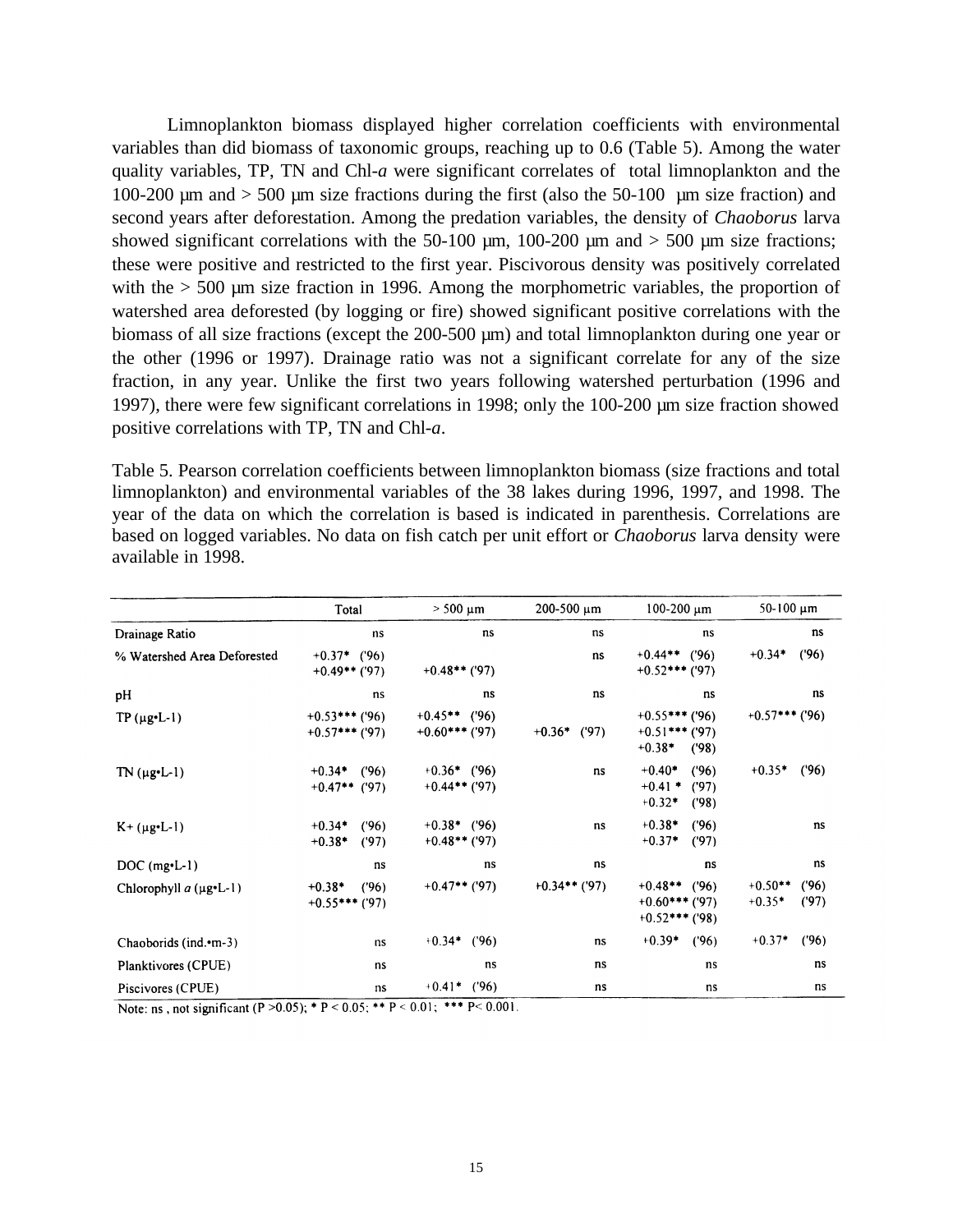Table 6 displays the regression models that were developped for the zooplankton and limnoplankton variables, using the environmental variables that showed the highest significant correlation coefficients (Tables 4 and 5). No model was developped for cyclopoids because none of the environmental variables examined correlated significantly with cyclopoid biomass. In all cases, the coefficients of determination  $(r^2)$  dit not exceed 58%. However the models suggest a significant bottom-up effect of nutrient inputs and increase in chlorophyll *a* over all 38 lakes, due mainly to the natural fire effect. In opposite, models indicate a negative effect of DOC due to the logging impact on water color and the plankton development. However we did not found significant effect of watershed conditions (dummy variables: L or B) except in the case of the calanoids for which there is a significant negative effect of logging (L), and the case of the algal size fraction for which a negative correlation with natural fire was observed. In 1996, lakes having low planktivory pressure (high abundance of piscivores) are associated wit higher biomass of total zooplankton and cladocerans.

Table 6. Regression models describing the best relationships between zooplankton and limnoplankton biomass and environmental variables.

| Variable              | Year | Model                                                                                           | $R^2$ |
|-----------------------|------|-------------------------------------------------------------------------------------------------|-------|
| Total zooplankton     | 96'  | $Y = 4.49 + 0.27 (20\%) \log (pisc)**$                                                          | 20%   |
| Cladocera             | '96  | $Y = 4.00 + 0.47$ (18%) log (pisc)**                                                            | 18%   |
| Calanoida             | '96  | $Y = 5.46 - 0.63$ (16%) log (TN)* - 0.21 (18%) (L)**                                            | 34%   |
| Cyclopoida            | 96'  | None of the 11 environmental variables met the 0.05 significance level for entry into the model |       |
| Rotifera              | '96  | $Y = 2.34 + 1.24 (17%) log (TP)*+ -0.26 (11%) (L x log TP)*$                                    | 28%   |
| Total limnoplankt.    | '96  | $Y = 1.07 + 1.06 (27%) \log (TP)$ *** 0.39 (19%) $\log (DR)$ ** - 0.15 (12%) (L x $\log DR)$ ** | 58%   |
|                       | '97  | $Y = 1.34 + 1.18 (32%) \log (TP)$ *** 0.73 (15%) log (DOC)**                                    | 47%   |
|                       | '98  | None of the 11 environmental variables met the 0.05 significance level for entry into the model |       |
| $limno > 500 \mu m$   | '96  | $Y = 0.37 + 0.81$ (19%) log (TP) <sup>**</sup>                                                  | 19%   |
|                       | '97  | $Y = 0.50 + 1.56$ (36%) log (TP)*** – 0.83 (11%) log (DOC)*                                     | 47%   |
|                       | '98  | None of the 11 environmental variables met the 0.05 significance level for entry into the model |       |
| limno 200-500 um      | '96  | None of the 11 environmental variables met the 0.05 significance level for entry into the model |       |
|                       | 97   | $Y = 1.12 + 1.02$ (13%) log (TP)** - 0.83 (15%) log (DOC)*                                      | 28%   |
|                       | '98  | None of the 11 environmental variables met the 0.05 significance level for entry into the model |       |
| limno $100-200 \mu m$ | '96  | $Y = 0.47 + 1.24$ (29%) log (TP)*** - 0.70 (16%) log (DOC)**                                    | 45%   |
|                       | '97  | $Y = 0.66 + 1.11(35%)$ log (chl)***                                                             | 35%   |
|                       | '98  | $Y = 0.71 + 0.85$ (27%) log (chl)***                                                            | 27%   |
| limno 50-100 μm       | '96  | $Y = -1.20 + 1.08 (33%) \log (TP)$ *** + 0.20 (17%) pH*** - 0.67 (7%) log (K)*                  | 57%   |
|                       | 97   | $Y = 0.53 + 1.01$ (12%) log (chl)* - 0.23 (15%) (B)*                                            | 27%   |
|                       | 98'  | None of the 11 environmental variables met the 0.05 significance level for entry into the model |       |

Note: \*P<0.05, \*\*P<0.01, \*\*\*P<0.001.

# **MANAGEMENT APPLICATIONS**

Natural fires and logging each remove about 10,000 km<sup>2</sup> of Canada's 4.5 million km<sup>2</sup> forest each year (Forestry Canada 1991). New strategies in forest management are based on the assumption that emulating natural disturbances such as natural fires in logging practices will sustain boreal forest dynamics and biodiversity (Hunter Jr. 1993). Such strategies, however, were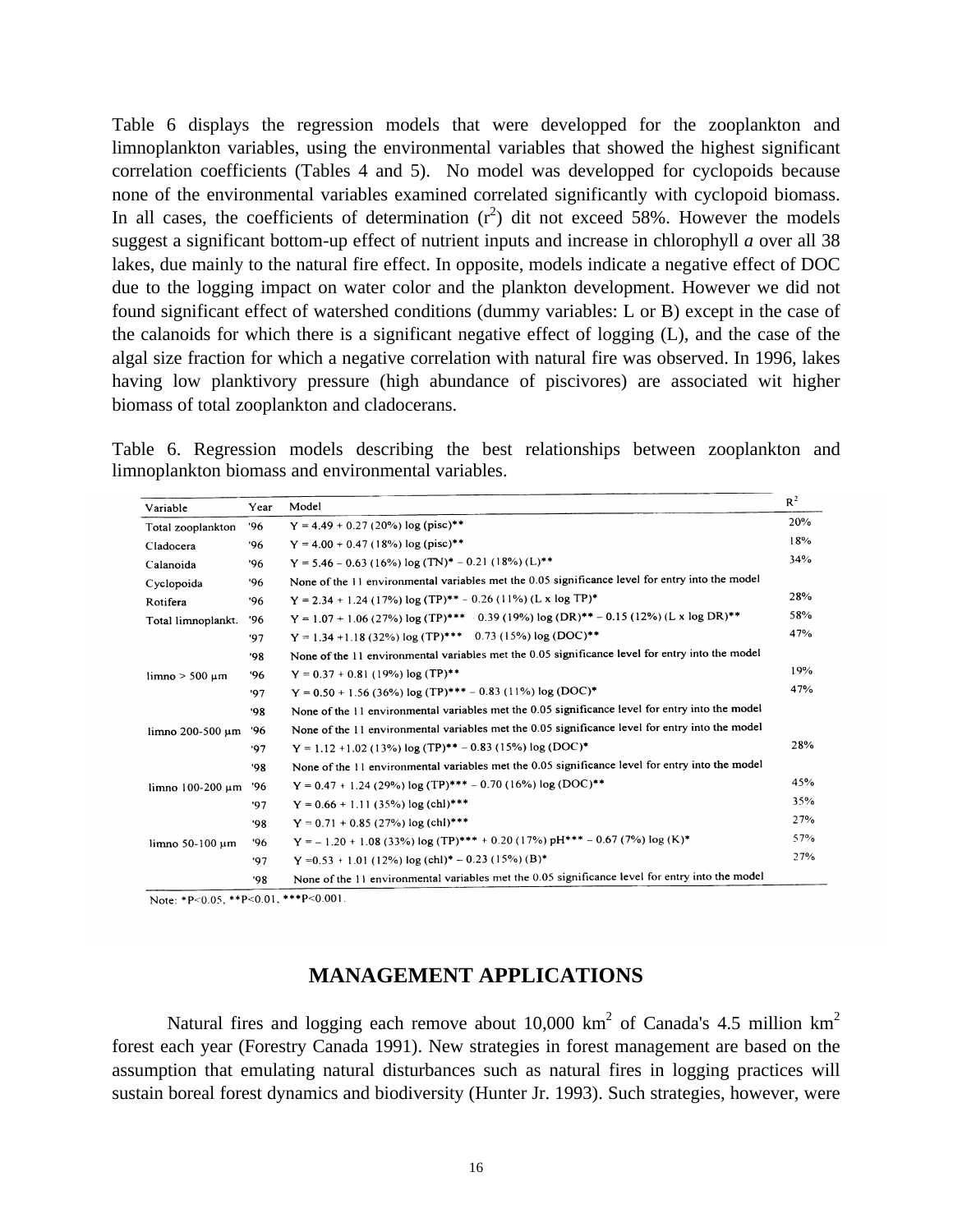developed without considering aquatic ecosystems, even though water represents 8% of Canada's surface area. Comparing the impacts of natural fires and logging on lake water quality and biota is a necessary step towards forest management practices that take into account the global impacts of logging on the forest-lake ecosystem. Here, we outline the potential ecological consequences of watershed disturbances in boreal forest, either by natural fires or logging, based on the results of the research.

In one hand, potential ecological consequences of natural fire is a higher zooplankton biomass in burned lakes two years after disturbance. This could mean more food for fish larvae and increased fish biomass in the following years. However, a five-fold increase in the daily ration may be necessary for a two-fold increase in growth rate of age I+ perch (Boisclair and Leggett 1989a). Although zooplankton biomass and fish food ration are two different things, the observed 64% increase in the mean biomass of the crustacean size fraction in burned-watershed lakes relative to reference lakes is unlikely to represent a 500% increase in fish food ration. Moreover, zooplankton constitute a highly variable fraction of fish diet (Boisclair and Leggett 1989b).

In the other hand, potential ecological consequences of the observed 46% decrease in calanoid biomass (and cyclopoid to a lesser extent) in logged lakes relative to reference lakes may be of particular concern because these organisms likely constitute part of the diet of most fish larva and some adult fish in this region. If this food source is limiting for fish growth, and if fish cannot compensate by feeding on alternative food source (e.g. cladocerans), we can expect a low recruitment of fish in logged-watershed lakes in 1996. This was in fact supported by preliminary length frequency data for yellow perch and lake whitefish (Magnan and Saint-Onge 1999). If DOC can be shown to be responsible for this decrease in calanoid and cyclopoid biomass - as data herin suggest-, controlled burning of the slash left after logging could be a management option to mitigate DOC washout and associated decreased in calanoid biomass. However, as calanoids account for less than a quarter of total zooplankton biomass, the decrease in calanoid biomass observed in logged lakes is unlikely to lead to dramatic changes in fish growth rates.

The greater biomass of the rotifer size fraction in burned-watershed lakes relative to reference lakes observed during the first and second year after disturbances could result in a decrease in the efficiency of carbon transfer from algae to fish (Stockner and Shortreed 1989). These authors have argued that rotifers can constitute an energy sink by adding to the number of trophic levels through which matter most flow before reaching fish. The importance of such a phenomenon remains to be quantified.

The zooplankton biomass values reported in this study were similar to those reported in Yan (1986) for 16 unperturbed Ontario lakes with comparable lake area and TP concentrations. He presented crustacean biomass values varying from 34 to 103 mg d.w. $\cdot$ m<sup>-3</sup>, a range comparable to that of 20 to 163 mg d.w. $\cdot$ m<sup>-3</sup> observed in our set of 20 reference lakes (sum of cladocerans, calanoids and cyclopoids). Although no study has previously reported on the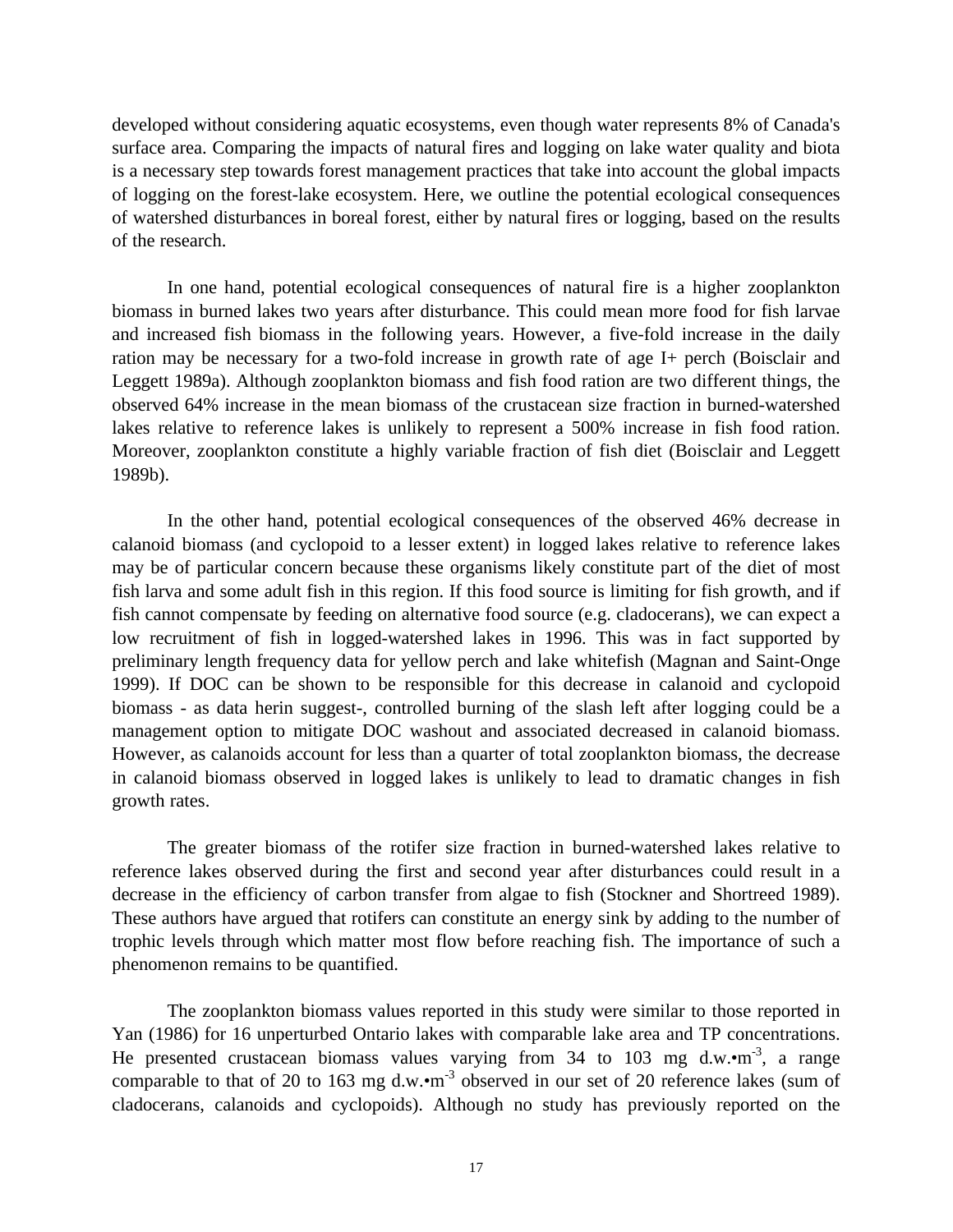comparative effects of logging and forest fires on zooplankton biomass, Rask et al. (1998) did report on cladoceran and copepod densities in one reference lake and three Finnish lakes with 15% to 33% of the watershed clear-cut. They observed slight increases in the density of cladocerans and copepods in some of the lakes following watershed logging. They did not, however, comment on the magnitude of these increases in comparison to the inter-annual, intermonth or inter-lake variability. Their data suggest these sources of variation were hard to untangle from that associated with watershed disturbance.

# **CONCLUSIONS**

This study has shown that catchment deforestation can have impacts on lake ecosystems that are not limited to water chemistry, but extend to the zooplankton community as well. The nature, magnitude and timing of responses of the zooplankton community to watershed perturbation differ depending on the nature of the perturbation (logging or natural fires) and the taxonomic group or size class of zooplankton considered.

Even though specific groups or size fractions of the zooplankton communities showed biomass variations associated with both logging and forest fires, total biomass of zooplankton and limnoplankton varied significantly relative to reference lakes only in the case of burnedwatershed lakes. This variation in total zooplankton biomass was that of an increase in burnedwatershed lakes, that reach the highest levels in the second year following watershed disturbance. However the variation in zooplankton biomass induced by fire disturbance is not greater than the summer month to month variations. Logging has a negative impact on the calanoids which are considered as indicators of clear and oligotrophic lakes. Our results suggest that zooplankton communities in Canadian Boreal Shield lakes experience small and transient increases following forest fires, but not following logging. The trophic enrichment in burned lakes is linked to higher nutrient inputs from watershed and higher algal biomass. In contrast the lack of effect or the negative impact of loggin on calanoids is related to higher inputs of organic matter from watershed in logged lakes. Although watershed disturbances have significant impacts on zooplankton communities in boreal lakes, the main source of variation in zooplankton biomass remain the changes in watershed physiography and limnological characteristics among lakes. The lack of trophic upsurge in logged lakes for the present case could also result of a lower intensity of disturbance than in burned lakes where natural fires removed on average twice the proportion of forest cover of watersheds as logging did. If the average proportion of watershed area logged by forestry companies were to increase, or if buffer zones were not to be left around lakes, a different picture might emerge.

Overall, empirical models relating zooplankton community with environmental factors in boreal lakes, showed a strong cascading effect of bottom-up factors (nutrient inputs and algal biomass) in burned lakes. Negative impact of logging are related to increase in water color and divolved organic carbon in logged lakes. Even though watershed disturbances may significantly affect zooplankton community, the influence of watershed conditions is of low extent compared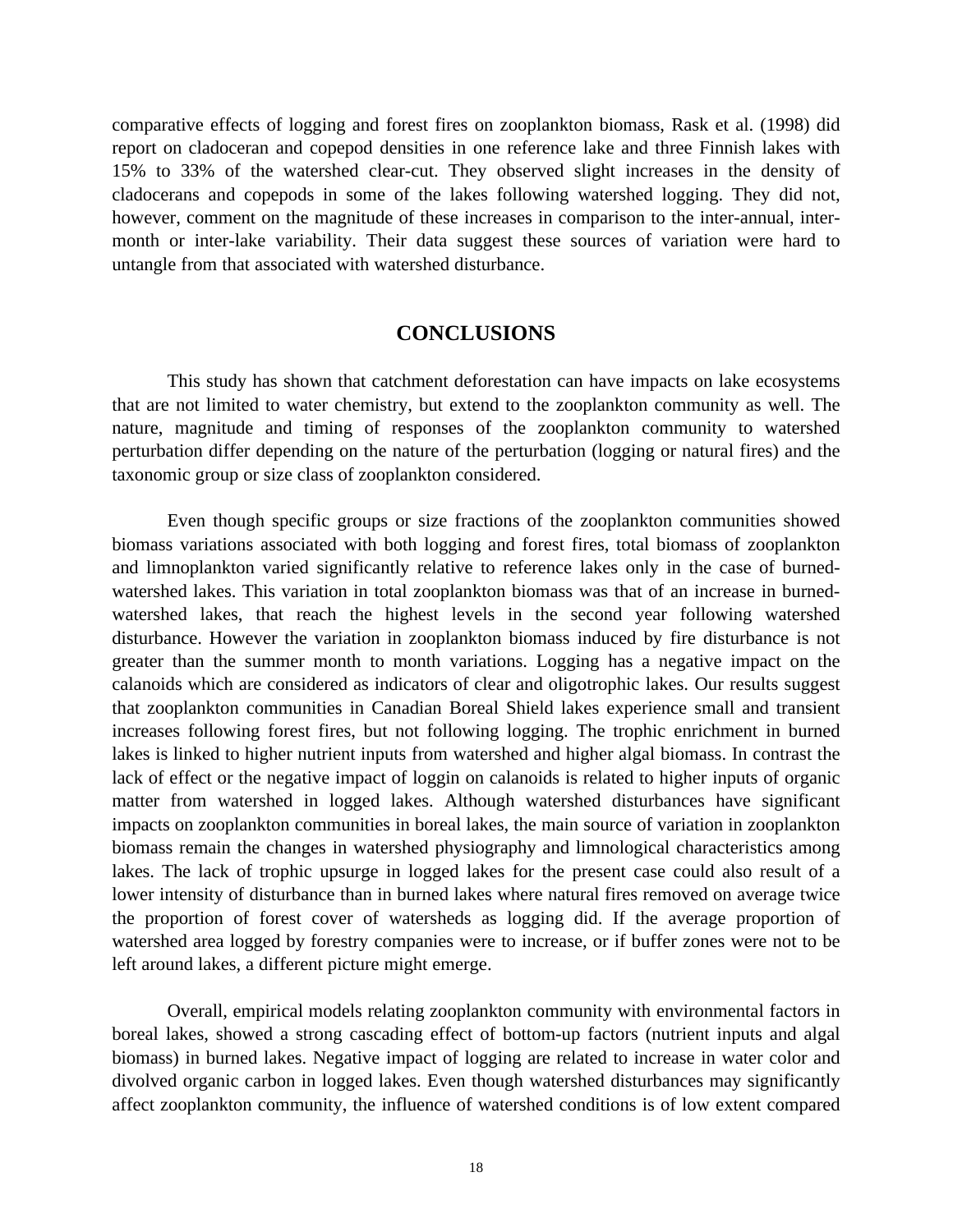to the greater influence of seasonality, watershed physiography and lake conditions. The extent od watershed disturbances either by fire or logging should be important (> 50% of the watershed area) to have important impact on lake plankton.

Future analyses will compare the impacts of natural fire and logging at long term on the dominant zooplankton species and size spectra. It is hoped that these approaches will be more successful in showing patterns with environmental variables (and hence watershed conditions) than was the broad approaches based on zooplankton group or size fractions.

# **REFERENCES**

- Allan, J. D., and Goulden, C. E. 1980. Some aspects of reproductive variation among freshwater zooplankton. In Evolution and ecology of zooplankton communities. Edited by W.C Kerfoot. University Press of New England, Hanover, pp. 388-410.
- Bayley, S. E., Schindler, D. W., Beaty, K. G., Parker, B. R., and Stainton, M. P. 1992. Effects of multiple fires in nutrient yields from streams draining boreal forest and fen watersheds: nitrogen and phosphorus. Can. J. Fish. Aquat. Sci. 49: 584-596.
- Bérubé, P., and Lévesque, F. 1995. Analyse des données d'exploitation de l'omble de fontaine en relation avec les interventions forestières dans la réserve faunique Mastigouche. Gouvernement du Québec, ministère de l'Environnement et de la Faune, Direction générale de la ressource faunique, Gestion intégrée des ressources. Report n° 93/17.
- Boisclair, D., and Leggett, W. C. 1989a. Among-population variability of fish growth: I. Influence of the quantity of food consumed. Can. J. Fish. Aquat. Sci. 46: 457-467.
- Boisclair, D., and Leggett, W. C. 1989b. Among-population variability of fish growth: II. Influence of prey type. Can. J. Fish. Aquat. Sci. 46: 468-482.
- Brandlova, J., Brandl, Z., and Fernando, C. H. 1972. The cladocera of Ontario with remarks on some species and distribution. Can. J. Zool. 50: 1373-1403.
- Brooks, J. L., and Dodson, S. I. 1965. Predation, body size, and composition of plankton. Science, 150: 28-35.
- Burton, T. M., and Ulrich, K. E. 1994. The effects of whole-tree harvest on insects associated with leaf packs in small streams in New Hampshire. Verh. Internat. Verein. Limnol. 25: 1483-1491.
- Carignan, R., P. D'Arcy, B. Pinel-Alloul, J. Kalff, D. Planas and P. Magnan. 1999. Comparative impacts of fire and forest harvesting on water quality in boreal shield lakes. In Proceedings of the 1999 Sustainable Forest Management Network Conference. Science and Practice: Sustaining the Boreal Forest. Sustainable Forest Management Network. Edmonton, Alberta, Canada. pp 121-126.
- Christoffersen, K., Riemann, B., Klysner, A., and Søndergaard, M. 1993. Potential role of fish predation and natural populations of zooplankton in structuring a plankton community in eutrophic lake water. Limnol. Oceanogr. 38: 561-573.
- Edmonson, W. T. 1959. Freshwater Biology. John Wiley & Sons Inc., New York.
- Filion, J.-M., Chain, P., and Futter, M. 1993. Cantilevering vertical tow nets to reduce tow-lineinduced zooplankton avoidance. J. Plankton Res. 15: 581-587.
- Forestry Canada. 1991. Selected Forestry Statistics Canada. Information Report n°E-X-46.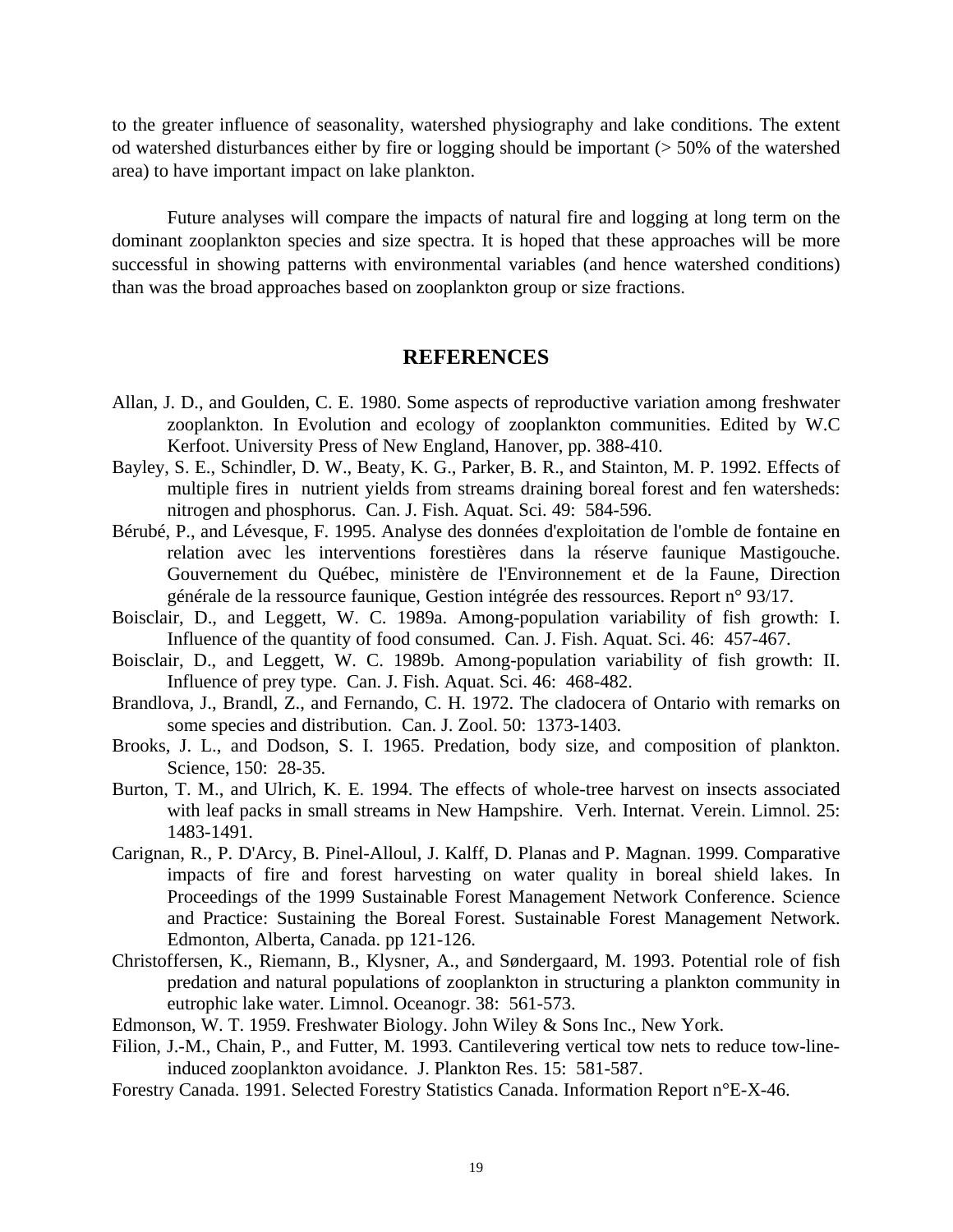- Garcia, E., and Carignan, R. 1999. Impact of wildfire and clear-cutting in the boreal forest on methyl mercury in zooplankton. Can. J. Fish. Aquat. Sci. 56: 339-345.
- Godbout, L., and Peters, R.H. 1988. Potential determinants of stable catch in the brook trout (*Salvelinus fontinalis*) sprot fishery in Québec. Can. J. Fish. Aquat. Sci. 45: 1771-1778.
- Hunter, M.L., Jr. 1993. Natural fire regimes as spatial models for managing boreal forests. Biological Conservation, 65: 115-120.
- Keller, W., and Conlon, M. 1994. Crustacean zooplankton communities and lake morphometry in Precambrian Shield Lakes. Can. J. Fish. Aquat. Sci. 51: 2424-2434.
- Lampert, W., Fleckner, W., Hakumat, R., and Taylor, B. E. 1986. Phytoplankton control by grazing zooplankton: A study on the spring clear-water phase. Limnol. Oceanogr. 31: 478-490.
- Legendre, L., and Legendre, P. 1984. Ecologie numérique Tome 2. La structure des données écologiques. Masson et Presses de l'Université du Québec (Ed.) 335 p.
- Lehman, J. T. 1980. Release and cycling of nutrients between planktonic algae and herbivores. Limnol. Oceanogr. 25: 620-632.
- Lehmann, R. 1994. Forest clearance and lake water quality on the Canadian Shield. Master's thesis, McGill University, Montréal.
- Likens, G. E., Bormann, F. H., Johnson, N. M., Fisher, D. W., and Pierce, R. S. 1970. Effects of forest cutting and herbicide treatment on nutrient budgets in the Hubbard Brook watershed-ecosystem. Ecol. Monogr. 40: 23-47.
- Malley, D. F., Lawrence, S. G., MacIver, M. A., and Findlay, W. J. 1989. Range of variation in estimates of dry weight for planktonic crustacea and rotifera from temperate north american lakes. Department of Fisheries and Oceans. Canadian Technical Report of Fisheries and Aquatic Sciences n° 1666.
- Mazumder, A., Taylor, W. D., McQueen, D. J., and Lean, D. R. S. 1990. Effects of fish and plankton on lake temperature and mixing depth. Science 247: 312-315.
- Minshall, G. W., Robinson, C. T., and Lawrence, D. E. 1997. Postfire responses of lotic ecosystems in Yellowstone National Park, U.S.A. Can. J. Fish. Aquat. Sci. 54: 2509- 2525.
- Pace, M. L. 1986. An empirical analysis of zooplankton community size structure across lake trophic gradients. Limnol. Oceanogr. 31: 45-55.
- Patalas, K. 1972. Crustacean plankton and the eutrophication of St. Lawrence Great Lakes. J. Fish. Res. Bd. Canada 29: 1451-1462.
- Patoine, A., Pinel-Alloul, B., Prepas, E., and Carignan, C. 1999. Do logging and forest fires influence zooplankton biomass in Canadian boreal Shield lakes?. Submitted to CJFAS.
- Pinel-Alloul, B., Méthot, G., Verreault, G., and Vigneault, Y. 1990. Zooplankton speceis association in Québec lakes: variation with abiotic factors, including natural and anthropogenic acidification. Can. J. Fish. Aquat. Sci. 47: 110-121.
- Pinel-Alloul, B., Patoine, A., Carignan, R., and Prepas, E. 1998. Réponses du zooplancton lacustre aux feux et aux coupes de forêt dans l'écozone boréale du Québec: étude préliminaire. Annls. Limnol. 34: 401-412.
- Rask, M., Arvola, L., and Salonen, K. 1993. Effects of catchment deforestation and burning on the limnology of a small forest lake in southern Finland. Verh. Internat. Verein. Limnol. 25: 525-528.
- Rask, M., Nyberg, K., Markkanen, S.-L., and Ojala, A. 1998. Forestry in catchments: effects on water quality, plankton, zoobenthos and fish in small lakes. Boreal Env. Res. 3: 75-86.